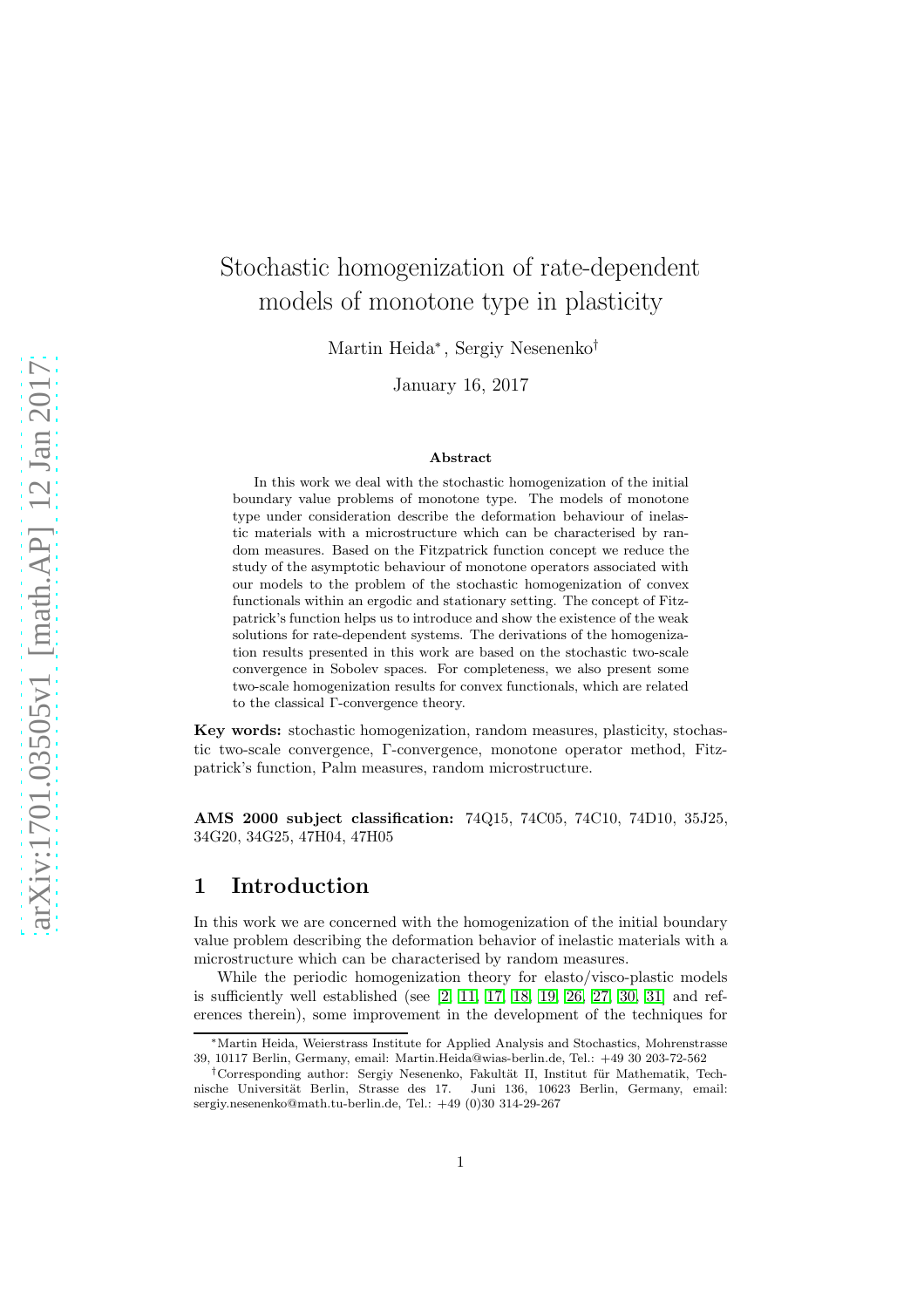the stochastic homogenization of the quasi-static initial boundary value problems of monotone type has to be achieved yet. To the best knowledge of the authors, there are only two works([\[13,](#page-24-5) [14\]](#page-24-6)) available on the market which are concerned with the homogenization problem of rate-independent systems in plasticity within an ergodic and stationary setting. In this work we extend the results obtained in [\[14\]](#page-24-6) for perfectly elasto-plastic models to rate-dependent plasticity. Our main ingredient in the construction of the stochastic homogenization theory for rate-dependent models of monotone type is the combination of the Fitzpatrick function concept and the two-scale convergence technique in spaces equipped with random measures due to V.V. Zhikov and A.L. Pyatnitskii (see [\[34\]](#page-25-4)). The Fitzpatrick function is used here to reduce the study of the asymptotic behaviour of monotone operators associated with the models under consideration to the problem of the stochastic homogenization of convex functionals defined on Sobolev spaces with random measures.

**Setting of the problem.** Let  $Q \subset \mathbb{R}^3$  be an open bounded set, the set of material points of the solid body, with a Lipschitz boundary  $\partial Q$ , the number  $\eta > 0$  denote the scaling parameter of the microstructure and  $T_e$  be some positive number (time of existence). For  $0 < t \leq T_e$ 

$$
\boldsymbol{Q}_t = \boldsymbol{Q} \times (0, t).
$$

Let  $S^3$  denote the set of symmetric 3 × 3-matrices, and let  $u_\eta(x, t) \in \mathbb{R}^3$  be the unknown displacement of the material point x at time t,  $\sigma_n(x,t) \in S^3$  be the unknown Cauchy stress tensor and  $z_{\eta}(x,t) \in \mathbb{R}^{N}$  denote the unknown vector of internal variables. The model equations of the problem (the microscopic problem) are

<span id="page-1-0"></span>
$$
-\operatorname{div}_x \sigma_\eta(x,t) = b(x,t), \tag{1}
$$

$$
\sigma_{\eta}(x,t) = \mathbb{C}_{\eta}[x](\varepsilon(\nabla_x u_{\eta}(x,t)) - Bz_{\eta}(x,t)), \tag{2}
$$

$$
\partial_t z_\eta(x,t) \in g_\eta(x, B^T \sigma_\eta(x,t) - L_\eta[x] z_\eta(x,t)), \tag{3}
$$

together with the homogeneous Dirichlet boundary condition

<span id="page-1-2"></span>
$$
u_{\eta}(x,t) = 0, \qquad (x,t) \in \partial \mathbf{Q} \times (0,\infty), \tag{4}
$$

and the initial condition

<span id="page-1-1"></span>
$$
z_{\eta}(x,0) = z_{\eta}^{(0)}(x), \qquad x \in \mathbf{Q}.
$$
 (5)

In model equations  $(1)$  -  $(5)$ 

$$
\varepsilon(\nabla_x u_\eta(x,t)) = \frac{1}{2} (\nabla_x u_\eta(x,t) + (\nabla_x u_\eta(x,t))^T) \in \mathcal{S}^3
$$

denotes the strain tensor (the measure of deformation),  $B : \mathbb{R}^N \to \mathcal{S}^3$  is a linear mapping, which assigns to each vector of internal variables  $z_n(x, t)$  the plastic strain tensor  $\varepsilon_{p,\eta}(x,t) \in S^3$ , i.e. the following relation  $\varepsilon_{p,\eta}(x,t) = Bz_{\eta}(x,t)$ holds. We recall that the space  $S^3$  can be isomorphically identified with the space  $\mathbb{R}^6$  (see [\[1,](#page-24-7) p. 31]). Therefore, the linear mapping  $B : \mathbb{R}^N \to \mathcal{S}^3$  is defined as a composition of a projector from  $\mathbb{R}^N$  onto  $\mathbb{R}^6$  and the isomorphism between  $\mathbb{R}^6$  and  $\mathcal{S}^3$ . The transpose  $B^T : \mathcal{S}^3 \to \mathbb{R}^N$  is given by

$$
B^T v = (\hat{z}, 0)^T
$$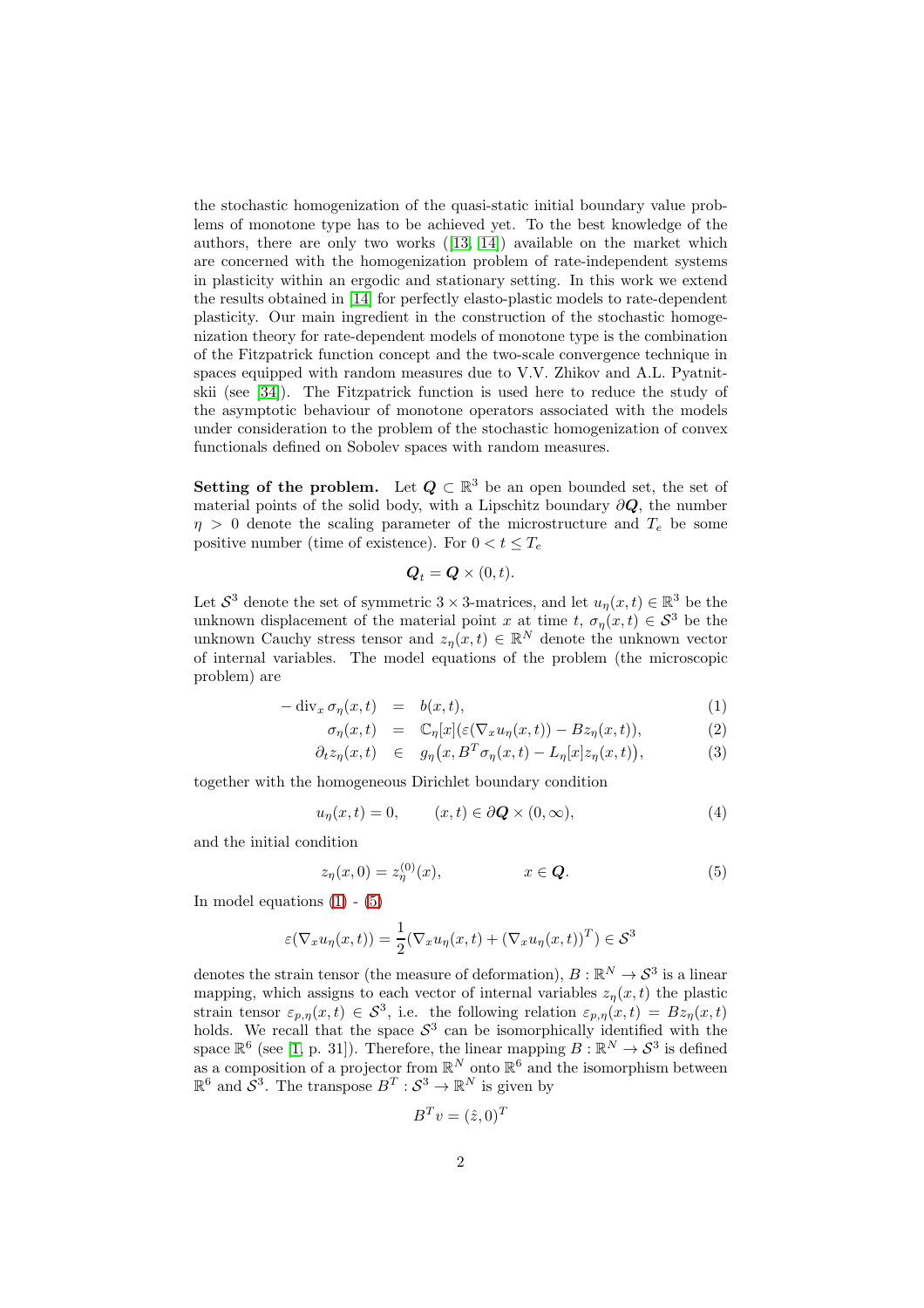for  $v \in S^3$  and  $z = (\hat{z}, \tilde{z})^T \in \mathbb{R}^N$ ,  $\hat{z} \in \mathbb{R}^6$ ,  $\tilde{z} \in \mathbb{R}^{N-6}$ .

For every  $x \in \mathbf{Q}$  we denote by  $\mathbb{C}_\eta[x] : \mathcal{S}^3 \to \mathcal{S}^3$  a linear symmetric mapping, the elasticity tensor. It is assumed that the mapping  $x \to \mathbb{C}_n[x]$  is measurable. Further, we suppose that there exist two positive constants  $0 < \alpha < \beta$  such that the two-sided inequality

$$
\alpha |\xi|^2 \leq \mathbb{C}_\eta[x]\xi \cdot \xi \leq \beta |\xi|^2 \quad \text{for any } \xi \in \mathcal{S}^3.
$$

is satisfied uniformly with respect to  $x \in \mathbf{Q}$  and  $\eta > 0$ . The given function  $b: \mathbf{Q} \times [0, \infty) \to \mathbb{R}^3$  is the volume force. The  $(N \times N)$ -matrix  $L_{\eta}[x]$  represents hardening effects. It is assumed to be positive semi-definite, only. For all  $x \in \mathbb{Q}$ the function  $z \to g_\eta(x, z) : \mathbb{R}^N \to 2^{\mathbb{R}^N}$  is maximal monotone and satisfies the following condition

$$
0\in g_{\eta}(x,0),\qquad x\in Q.
$$

The mapping  $x \to (L_n[x], q_n(x, \cdot))$  is measurable.

**Remark 1.1.** Visco-plasticity is typically included in the former conditions by choosing the function  $g_n$  to be in Norton-Hoff form, i.e.

$$
g_{\eta}(x,\Sigma) = [|\Sigma| - \sigma_{\mathbf{y}}(x)]_{+}^{r_{\eta}(x)} \frac{\Sigma}{|\Sigma|}, \qquad \Sigma \in \mathcal{S}^{3}, x \in \mathbf{Q},
$$

where  $\sigma_{\rm v} : \mathbf{Q} \to (0,\infty)$  is the flow stress function and  $r_n : \mathbf{Q} \to (0,\infty)$  is some material function together with  $[x]_+ := \max(x, 0)$ .

In order to specify the dependence of the model coefficients in [\(1\)](#page-1-0) - [\(5\)](#page-1-1) on the microstructure scaling parameter  $\eta > 0$ , we introduce the concept of a spatial dynamical system. Throughout this paper, we follow the setting of Papanicolaou and Varadhan [\[22\]](#page-25-5) and make the following assumptions.

<span id="page-2-0"></span>**Assumption 1.1.** Let  $(\Omega, \mathcal{F}_{\Omega}, \mathcal{P})$  be a probability space with countably generated σ-algebra  $\mathcal{F}_{\Omega}$ . Further, we assume we are given a family  $(\tau_x)_{x\in\mathbb{R}^n}$  of measurable bijective mappings  $\tau_x : \Omega \mapsto \Omega$ , having the properties of a dynamical system on  $(\Omega, \mathcal{F}_{\Omega}, \mathcal{P})$ , *i.e.* they satisfy (i)-(iii):

- (i)  $\tau_x \circ \tau_y = \tau_{x+y}$ ,  $\tau_0 = id$  (Group property)
- (ii)  $\mathcal{P}(\tau_{-x}B) = \mathcal{P}(B)$   $\forall x \in \mathbb{R}^n, B \in \mathcal{F}_{\Omega}$  (Measure preserving)
- (iii)  $A: \mathbb{R}^n \times \Omega \to \Omega$ ,  $(x, \omega) \mapsto \tau_x \omega$  is measurable (Measurablility of evaluation)

We finally assume that the system  $(\tau_x)_{x\in\mathbb{R}^n}$  is ergodic. This means that for every measurable function  $f : \Omega \to \mathbb{R}$  there holds

$$
[f(\omega) = f(\tau_x \omega) \,\forall x \in \mathbb{R}^n, \, a.e. \, \omega \in \Omega] \Rightarrow [f(\omega) = const \,\mathcal{P}\text{-a.e.} \,\omega \in \Omega] \ . \tag{6}
$$

For reader's convenience, we recall the following well-known result (see [\[9,](#page-24-8) Section VI.15<sup>[1]</sup>.

**Lemma 1.1.** Let  $(A, \mathcal{F}, \mu)$  be a finite measure space with countably generated  $\sigma$ -algebra F. Then, for all  $1 \leq p < \infty$ ,  $L^p(A; \mu)$  contains a countable dense set of simple functions.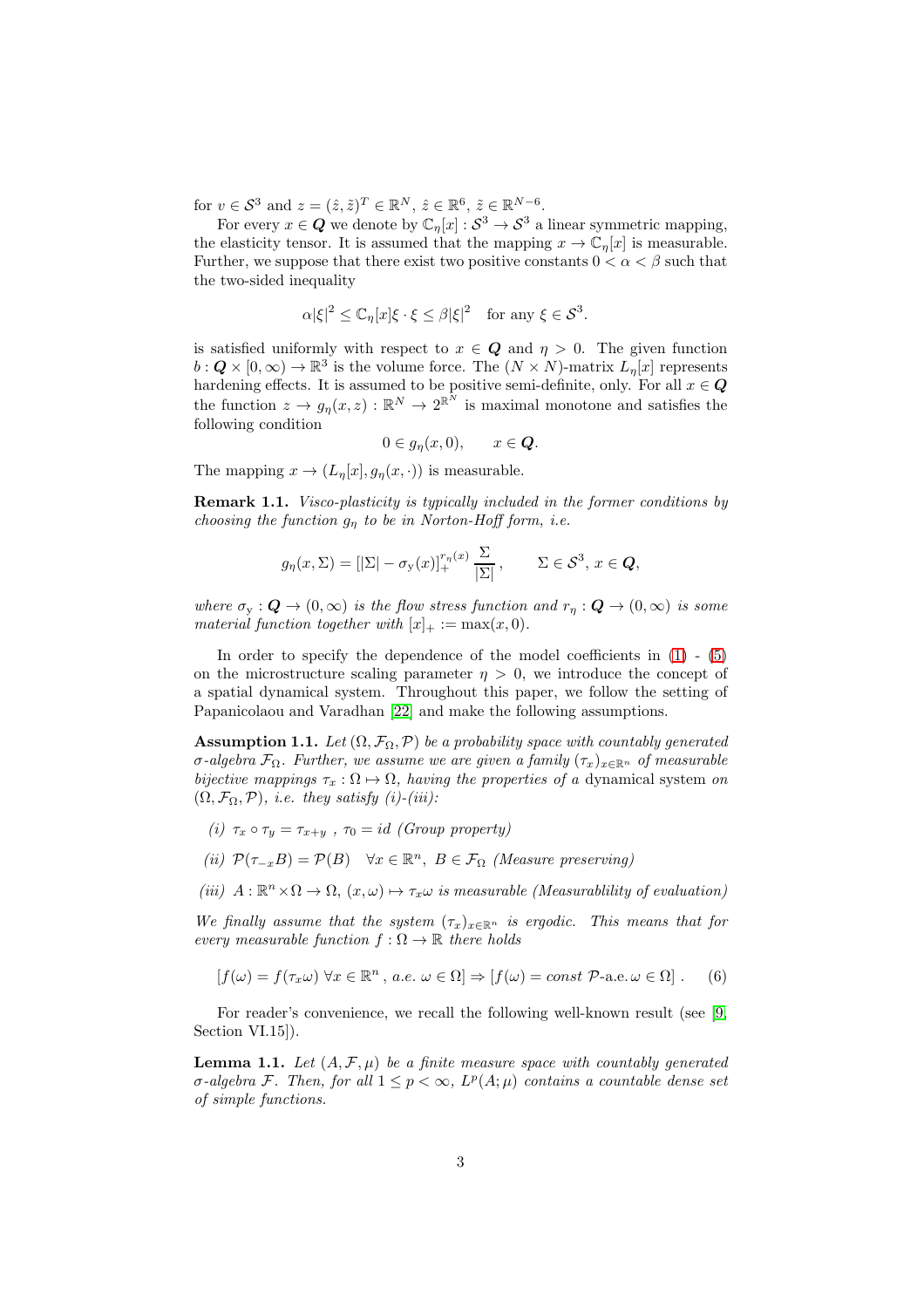The coefficients in  $(1)$  -  $(5)$  are defined as follows. First, we define the stationary random fields through the relations

$$
\mathbb{C}[x,\omega] = \tilde{\mathbb{C}}[\tau_x \omega], \quad L[x,\omega] = \tilde{L}[\tau_x \omega],
$$

and for every fixed  $v \in \mathbb{R}^N$ 

$$
g(x, \omega, v) = \tilde{g}(\tau_x \omega, v),
$$

where  $\tilde{\mathbb{C}}, \tilde{L}$  are measurable functions over  $\Omega$  and  $\omega \mapsto \tilde{g}(\omega, \cdot)$  is measurable in the sense of Definition [2.2.](#page-5-0) Then, given the specified assumptions on the random fields, the coefficients  $\mathbb{C}_\eta[x]$ ,  $L_\eta[x]$  and the mapping  $x \mapsto g_\eta(x, \cdot)$  are defined as

$$
\mathbb{C}_{\eta}[x] = \mathbb{C}\left[\frac{x}{\eta}, \omega\right], \quad L_{\eta}[x] = L\left[\frac{x}{\eta}, \omega\right],
$$

and for each fixed  $v \in \mathbb{R}^N$ 

$$
g_{\eta}(x,v) = g\left(\frac{x}{\eta}, \omega, v\right).
$$

Furthermore, we assume that

$$
z_{\eta}^{(0)}(x) = \tilde{z}^{(0)}\left(x, \tau_{\frac{x}{\eta}}\omega\right), \quad x \in \mathbf{Q}.
$$

for some ergodic function  $\tilde{z}^{(0)} \in L^2(Q \times \Omega; \mathcal{L} \otimes \mu).$ 

From a modelling perspective, this construction is equivalent to the assumption that the coefficients and the given functions in  $(1)$  -  $(5)$  are statistically homogeneous (see [\[7\]](#page-24-9), for example).

**Notation.** The symbols  $|\cdot|$  and  $(\cdot, \cdot)$  will denote a norm and a scalar product in  $\mathbb{R}^k$ , respectively. Let S be a measurable set in  $\mathbb{R}^s$ . For  $m \in \mathbb{N}$ ,  $q \in [1,\infty]$ , we denote by  $W^{m,q}(S,\mathbb{R}^k)$  the Banach space of Lebesgue integrable functions having  $q$ -integrable weak derivatives up to order  $m$ . This space is equipped with the norm  $\|\cdot\|_{m,q,S}$ . If  $m = 0$ , we write  $\|\cdot\|_{q,S}$ ; and if (additionally)  $q = 2$ , we also write  $\|\cdot\|_S$ . We set  $H^m(S, \mathbb{R}^k) = W^{m,2}(S, \mathbb{R}^k)$ . We choose the numbers p, q satisfying  $1 < p, q < \infty$  and  $1/p + 1/q = 1$ . For such p and q one can define the bilinear form on the product space  $L^p(S, \mathbb{R}^k) \times L^q(S, \mathbb{R}^k)$  by

$$
(\xi,\zeta)_S = \int_S (\xi(s),\zeta(s))ds.
$$

For functions v defined on  $\Omega \times [0, \infty)$  we denote by  $v(t)$  the mapping  $x \mapsto v(x, t)$ , which is defined on  $\Omega$ . The space  $L^q(0, T_e; X)$  denotes the Banach space of all Bochner-measurable functions  $u : [0, T_e) \to X$  such that  $t \mapsto ||u(t)||_X^q$  is integrable on  $[0, T_e)$ . Finally, we frequently use the spaces  $W^{m,q}(0, T_e; X)$ , which consist of Bochner measurable functions having  $q$ -integrable weak derivatives up to order m.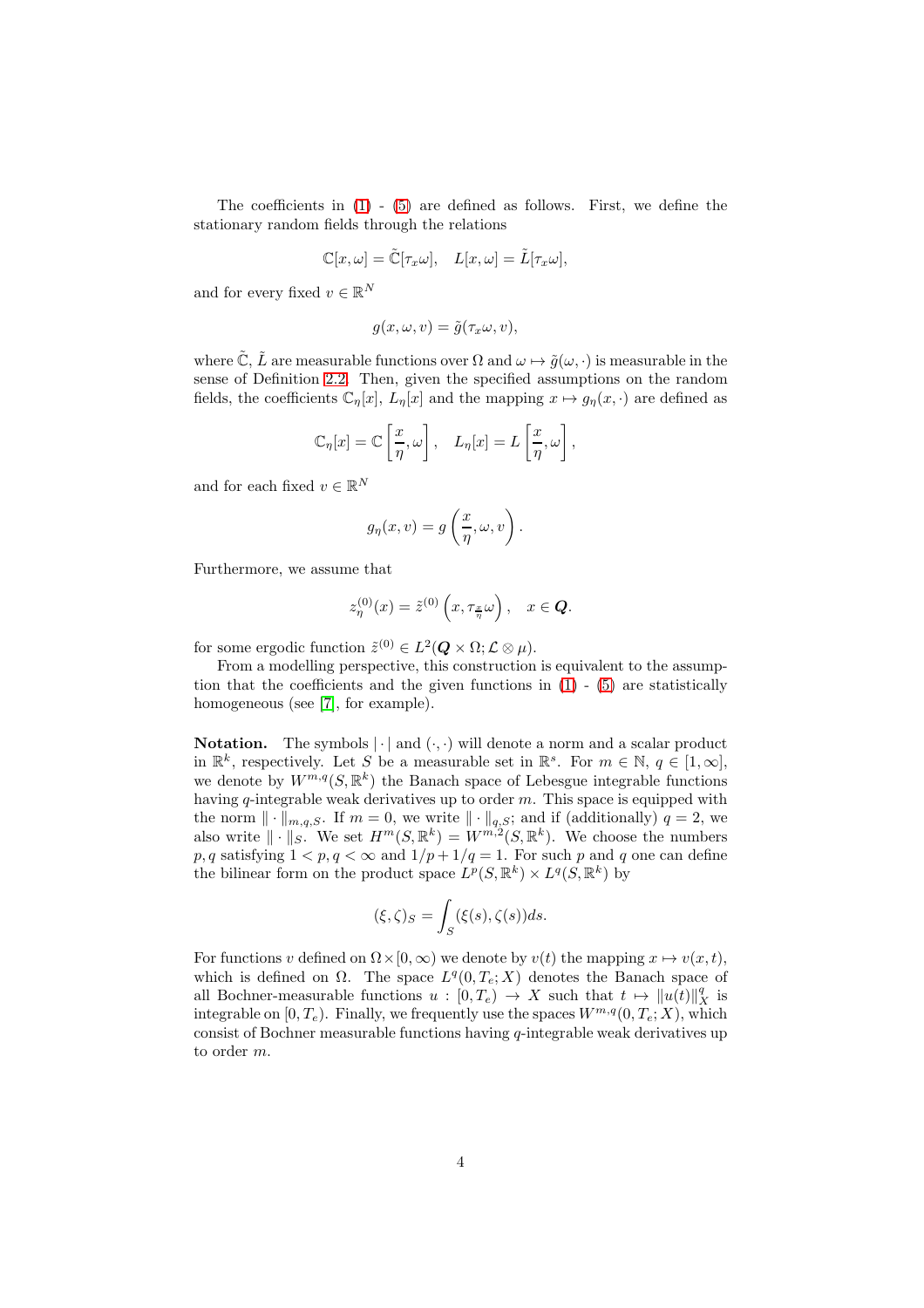## 2 Preliminaries.

In this section we briefly recall some basic facts from convex analysis and nonlinear functional analysis which are needed for further discussions. For more details see  $[5, 15, 23, 33]$  $[5, 15, 23, 33]$  $[5, 15, 23, 33]$  $[5, 15, 23, 33]$ , for example.

Let V be a reflexive Banach space with the norm  $\|\cdot\|$ ,  $V^*$  be its dual space with the norm  $\|\cdot\|_*$ . The brackets  $\langle \cdot, \cdot \rangle$  denote the duality pairing between V and  $V^*$ . By V we shall always mean a reflexive Banach space throughout this section.

For a function  $\phi: V \to \overline{\mathbb{R}}$  the sets

 $dom(\phi) = \{v \in V \mid \phi(v) < \infty\}, \quad \text{epi}(\phi) = \{(v, t) \in V \times \mathcal{R} \mid \phi(v) < t\}$ 

are called the *effective domain* and the *epigraph* of  $\phi$ , respectively. One says that the function  $\phi$  is proper if dom( $\phi$ )  $\neq \emptyset$  and  $\phi(v) > -\infty$  for every  $v \in V$ . The epigraph is a non-empty closed convex set iff  $\phi$  is a proper lower semi-continuous convex function or, equivalently, iff  $\phi$  is a proper weakly lower semi-continuous convex function (see [\[33,](#page-25-7) Theorem 2.2.1]).

The Legendre-Fenchel conjugate of a proper convex lower semi-continuous function  $\phi: V \to \overline{\mathbb{R}}$  is the function  $\phi^*$  defined for each  $v^* \in V^*$  by

$$
\phi^*(v^*) = \sup_{v \in V} \{ \langle v^*, v \rangle - \phi(v) \}.
$$

The Legendre-Fenchel conjugate  $\phi^*$  is convex, lower semi-continuous and proper on the dual space  $V^*$ . Moreover, the Young-Fenchel inequality holds

<span id="page-4-0"></span>
$$
\forall v \in V, \ \forall v^* \in V^* : \ \phi^*(v^*) + \phi(v) \ge \langle v^*, v \rangle, \tag{7}
$$

and the inequality  $\phi \leq \psi$  implies  $\psi^* \leq \phi^*$  for any two proper convex lower semi-continuous functions  $\psi, \phi: V \to \overline{\mathbb{R}}$  (see [\[33,](#page-25-7) Theorem 2.3.1]).

Due to Proposition II.2.5 in [\[5\]](#page-24-10) a proper convex lower semi-continuous function  $\phi$  satisfies the following identity

$$
int dom(\phi) = int dom(\partial \phi), \tag{8}
$$

where  $\partial \phi : V \to 2^{V^*}$  denotes the subdifferential of the function  $\phi$ . We note that the equality in [\(7\)](#page-4-0) holds iff  $v^* \in \partial \phi(v)$ .

Remark 2.1. We recall that the subdifferential of a lower semi-continuous proper and convex function is maximal monotone (see  $(5,$  Theorem II.2.1) in the sense of Definition [2.1](#page-5-1) below.

**Convex integrands.** Let the numbers p, q satisfy  $1 < q \leq 2 \leq p < \infty$ ,  $1/p + q$  $1/q = 1$ . For a proper convex lower semi-continuous function  $\phi : \mathbb{R}^k \to \overline{\mathbb{R}}$  we define a functional  $I_{\phi}$  on  $L^p(G, \mathbb{R}^k)$  by

$$
I_{\phi}(v) = \begin{cases} \int_{G} \phi(v(x))dx, & \phi(v) \in L^{1}(G, \mathbb{R}^{k}) \\ +\infty, & \text{otherwise} \end{cases}
$$

where G is a bounded domain in  $\mathbb{R}^N$  with some  $N \in \mathbb{N}$ . Due to Proposition II.8.1 in [\[28\]](#page-25-8), the functional  $I_{\phi}$  is proper, convex, lower semi-continuous, and  $v^* \in \partial I_{\phi}(v)$  iff

$$
v^* \in L^q(G, \mathbb{R}^k)
$$
,  $v \in L^p(G, \mathbb{R}^k)$  and  $v^*(x) \in \partial \phi(v(x))$ , a.e.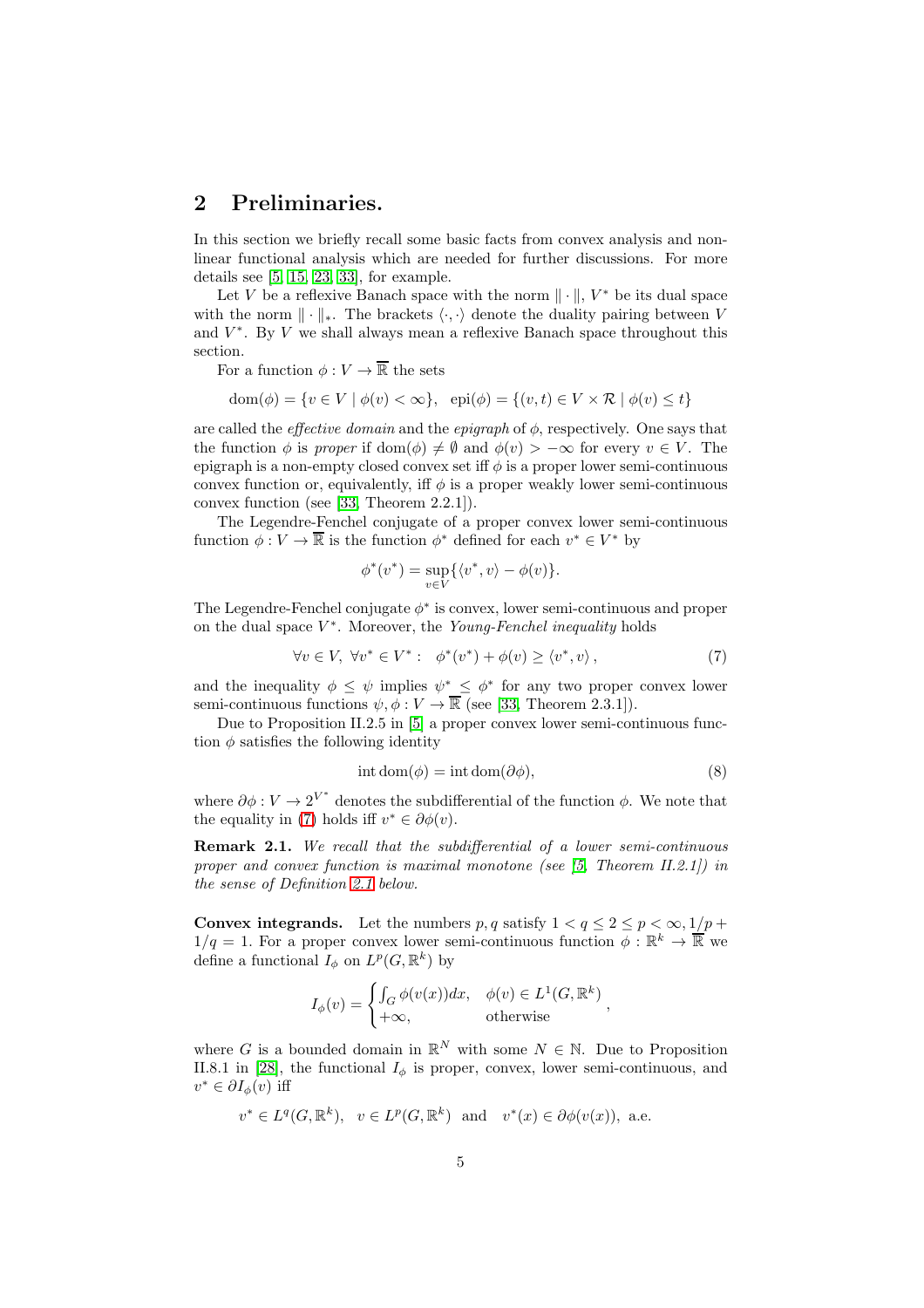Due to the result of Rockafellar in [\[24,](#page-25-9) Theorem 2], the Legendre-Fenchel conjugate of  $I_{\phi}$  is equal to  $I_{\phi^*}$ , i.e.

$$
(I_{\phi})^* = I_{\phi^*},
$$

where  $\phi^*$  is the Legendre-Fenchel conjugate of  $\phi$ .

**Maximal monotone operators.** For a multivalued mapping  $A: V \to 2^{V^*}$ the sets

$$
D(A) = \{v \in V \mid Av \neq \emptyset\}, \quad GrA = \{[v, v^*] \in V \times V^* \mid v \in D(A), \ v^* \in Av\}
$$

are called the effective domain and the graph of A, respectively.

<span id="page-5-1"></span>**Definition 2.1.** A mapping  $A: V \to 2^{V^*}$  is called monotone if and only if the following inequality holds

$$
\langle v^* - u^*, v - u \rangle \ge 0 \quad \forall [v, v^*], [u, u^*] \in GrA.
$$

A monotone mapping  $A: V \to 2^{V^*}$  is called maximal monotone iff the inequality

$$
\langle v^* - u^*, v - u \rangle \ge 0 \quad \forall [u, u^*] \in GrA
$$

 $implies [v, v^*] \in GrA.$ 

Itis well known  $([23, p. 105])$  $([23, p. 105])$  $([23, p. 105])$  that if A is a maximal monotone operator, then for any  $v \in D(A)$  the image  $Av$  is a closed convex subset of  $V^*$  and the graph  $GrA$  is demi-closed<sup>[1](#page-5-2)</sup>.

Canonical extensions of maximal monotone operators. In this subsection we briefly present some facts about measurable multi-valued mappings (see [\[4,](#page-24-12) [6,](#page-24-13) [15,](#page-24-11) [21\]](#page-24-14), for example). We assume that  $V$ , and hence  $V^*$ , is separable and denote the set of maximal monotone operators from V to  $V^*$  by  $\mathfrak{M}(V \times V^*)$ . Further, let  $(S, \Sigma(S), \mu)$  be a  $\sigma$ -finite  $\mu$ -complete measurable space.

<span id="page-5-0"></span>**Definition 2.2.** A mapping  $A : S \to \mathfrak{M}(V \times V^*)$  is measurable iff for every  $open\ set\ U\in V\times V^*\ \ (respectively\ closed\ set,\ Borel\ set,\ open\ ball,\ closed\ ball),$ 

$$
\{x \in S \mid A(x) \cap U \neq \emptyset\}
$$

is measurable in S.

The fact that the closed or Borel sets can be equivalently used in Defini-tion [2.2](#page-5-0) follows from the closedness of the values of the mapping  $A : S \rightarrow$  $\mathfrak{M}(V \times V^*)$  (see [\[4,](#page-24-12) Theorem 8.1.4]).

<span id="page-5-3"></span>**Remark 2.2.** Theorem 8.1.4 in [\[4\]](#page-24-12) also implies that under the above conditions the measurability of a mapping  $A: S \to \mathfrak{M}(V \times V^*)$  is equivalent to the existence of a countable dense subset consisting of measurable selectors, i.e. there exists a sequence of measurable functions  $\{v_n\}_{n\in\mathbb{N}} : S \to V \times V^*$  such that for any  $x \in S$  the image  $A(x)$  can be represented as follows

$$
A(x) = \overline{\cup_{n \in \mathbb{N}} v_n(x)}.
$$

<span id="page-5-2"></span><sup>&</sup>lt;sup>1</sup>A set  $A \in V \times V^*$  is demi-closed if  $v_n$  converges strongly to  $v_0$  in V and  $v_n^*$  converges weakly to  $v_0^*$  in  $V^*$  (or  $v_n$  converges weakly to  $v_0$  in V and  $v_n^*$  converges strongly to  $v_0^*$  in  $V^*$ ) and  $[v_n, v_n^*] \in GrA$ , then  $[v, v^*] \in GrA$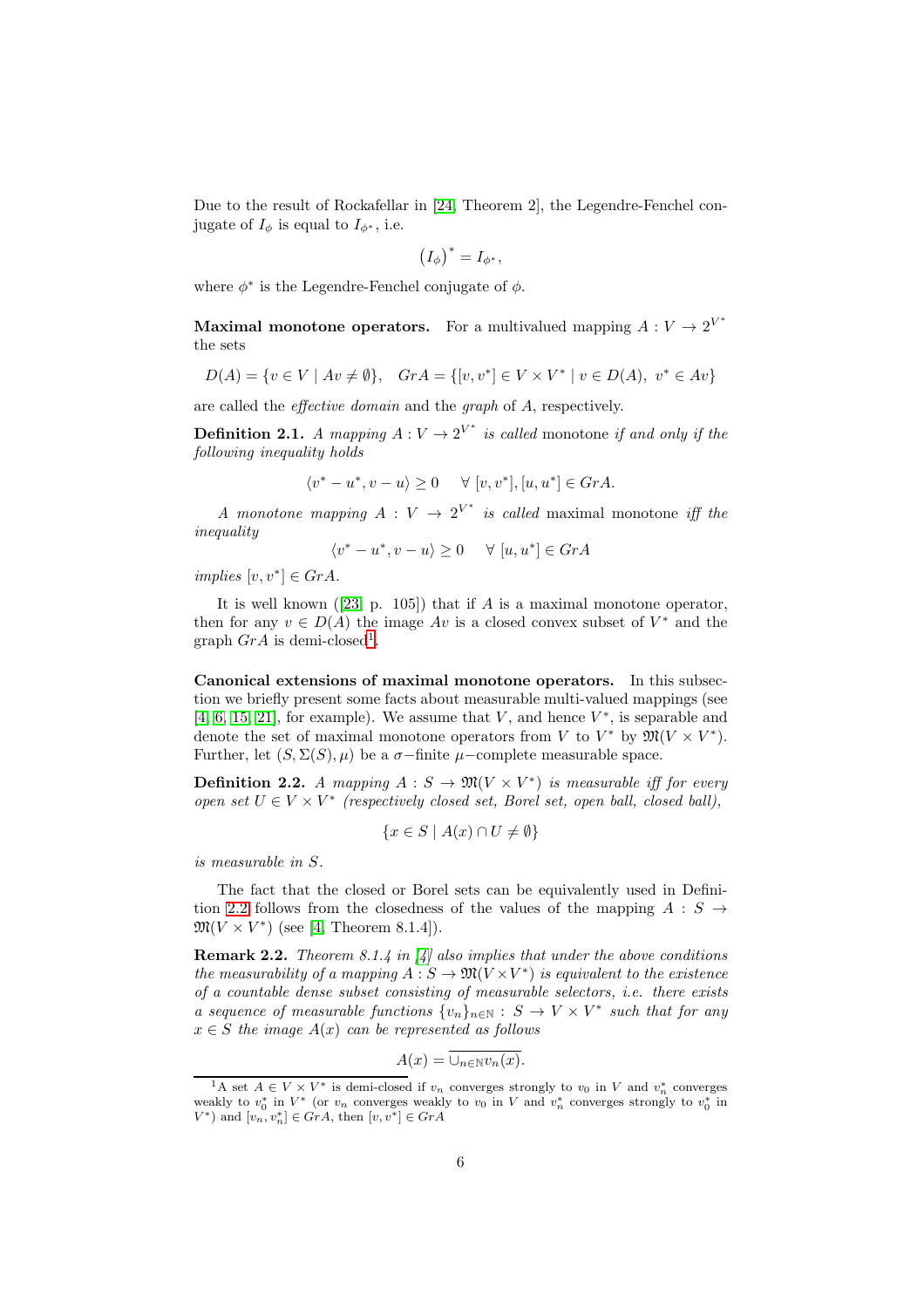The following lemma will be used in the sequel (see [\[32,](#page-25-10) Lemma 3.1]).

**Lemma 2.1.** Let a mapping  $A: S \to \mathfrak{M}(V \times V^*)$  be measurable. For any  $\mathcal{L}(S)$ measurable function  $v : S \to V$ , the multivalued mapping  $\hat{A} : x \mapsto A(x, v(x))$  is then closed-valued and measurable.

Given a mapping  $A: S \to \mathfrak{M}(V \times V^*)$ , one can define a monotone graph from  $L^p(S, V)$  to  $L^q(S, V^*)$ , where  $1/p + 1/q = 1$ , as follows:

<span id="page-6-0"></span>**Definition 2.3.** Let  $A : S \to \mathfrak{M}(V \times V^*)$ . The canonical extension of A from  $L^p(S, V)$  to  $L^q(S, V^*)$ , where  $1/p + 1/q = 1$ , is defined by:

$$
Gr\mathcal{A}_p = \{ [v, v^*] \in L^p(S, V) \times L^q(S, V^*) \mid [v(x), v^*(x)] \in Gr\mathcal{A}(x) \text{ for a.e. } x \in S \}.
$$

In the following, we will drop the index  $p$  for readability. Since we always work fix  $p$  at the beginning of a statement, there cannot occur confusion with this notation. Monotonicity of  $A$  defined in Definition [2.3](#page-6-0) is obvious, while its maximality follows from the next proposition (see [\[8,](#page-24-15) Proposition 2.13]).

**Proposition 2.1.** Let  $A : S \to \mathfrak{M}(V \times V^*)$  be measurable. If  $Gr \mathcal{A} \neq \emptyset$ , then A is maximal monotone.

**Remark 2.3.** We point out that the maximality of  $A(x)$  for almost every  $x \in S$ does not imply the maximality of  $A$  as the latter can be empty (see [\[8\]](#page-24-15)).

**Fitzpatrick's function.** For a proper operator  $\beta: V \to 2^{V^*}$  the Fitzpatrick function is defined as the convex and lower semicontinuous function given by

<span id="page-6-1"></span>
$$
f_{\beta}(v, v^*) = \sup \{ \langle v^*, v_0 \rangle - \langle v_0^*, v_0 - v \rangle \mid v_0^* \in \beta(v_0) \}, \quad \forall (v, v^*) \in V \times V^*.
$$
 (9)

Itis known ([\[10\]](#page-24-16)) that, whenever  $\beta$  is maximal monotone,

<span id="page-6-2"></span>
$$
f_{\beta}(v, v^*) \ge \langle v^*, v \rangle, \quad \forall (v, v^*) \in V \times V^*, \tag{10}
$$

$$
f_{\beta}(v, v^*) = \langle v^*, v \rangle \quad \Leftrightarrow \quad v^* \in \beta(v). \tag{11}
$$

Any measurable maximal monotone operator  $A : S \to \mathfrak{M}(V \times V^*)$  can be represented by its Fitzpatrick function  $f_A: S \times V \times V^* \to \overline{\mathbb{R}}$ , which is  $\Sigma(S) \otimes$  $\mathcal{B}(V \times V^*)$ -measurable. Namely, the graph of a mapping  $A: S \to \mathfrak{M}(V \times V^*)$ can be written in the form (see [\[32,](#page-25-10) Proposition 3.2])

for *a.e.* 
$$
x \in S \text{ } GrA(x) = \{ [v, v^*] \in V \times V^* | f_A(x, v, v^*) = \langle v, v^* \rangle \}.
$$

We note that the measurability of the Fitzpatrick function  $f_A: S \times V \times V^* \to \overline{\mathbb{R}}$ follows directly from its definition and Remark [2.2.](#page-5-3)

The graph of the canonical extension of a measurable operator  $A : S \rightarrow$  $\mathfrak{M}(V\times V^*)$  can be equivalently represented in terms of its Fitzpatrick function  $F_{\mathcal{A}_p}: L^p(S, V) \times L^q(S, V^*) \to \overline{\mathbb{R}}$ , i.e.

$$
Gr\mathcal{A}_p = \left\{ [v, v^*] \in L^p(S, V) \times L^q(S, V^*) \mid F_{\mathcal{A}_p}(v, v^*) = \langle v, v^* \rangle \right\}.
$$

Again, we omit  $p$  if no confusion occurs. Moreover, the following result holds (see [\[32,](#page-25-10) Proposition 3.3])

• the functional  $F_A$  is convex and lower semi-continuous;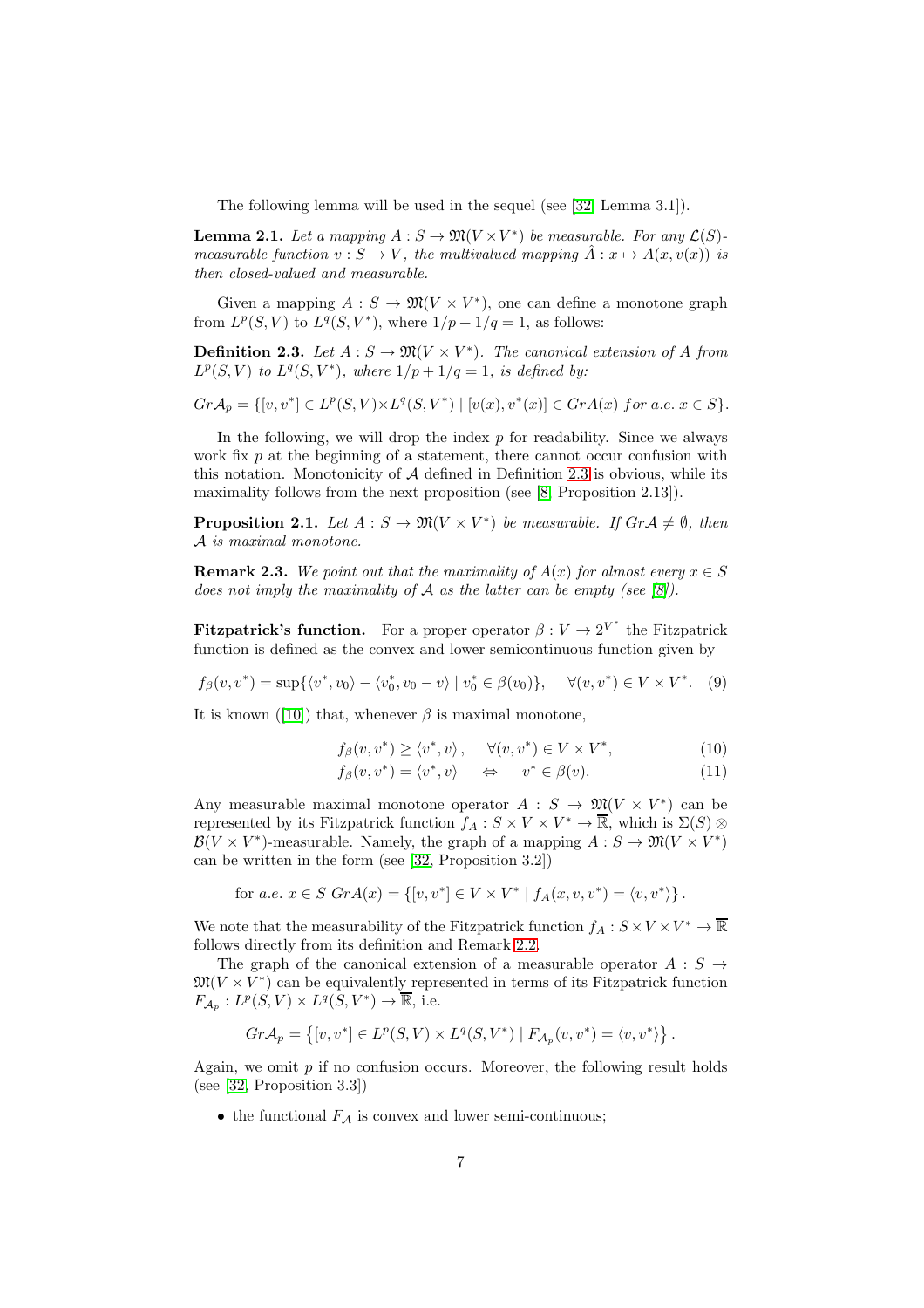• for any  $[v, v^*] \in L^p(S, V) \times L^q(S, V^*)$ , the integral

$$
F_{\mathcal{A}}(v, v^*) = \int_{S} f_A(x, v(x), v^*(x)) dx
$$

exists either finite or equal to  $+\infty$ ;

• if there exists a pair  $[v, v^*] \in L^p(S, V) \times L^q(S, V^*)$  such that  $F_{\mathcal{A}}(v, v^*)$  <  $+\infty$ , then

$$
F_A^*(v^*, v) = \int_S f_A^*(x, v^*(x), v(x)) dx
$$

holds for all  $[v^*, v] \in L^q(S, V^*) \times L^p(S, V)$ .

# 3 Existence of solutions

In this section we introduce and show the existence of weak solutions for the initial boundary value  $(1) - (5)$  $(1) - (5)$ . To simplify the notations, throughout the whole section we ignore the fact the coefficients and the given functions in  $(1)$  -  $(5)$ depend on  $\omega \in \Omega$ . The results proved below hold for a.e.  $\omega \in \Omega$ .

Solvability concept. We start this section with the presentation of the intuitive ideas which lead to the definition of weak solutions for the initial boundary value problem  $(1)$  -  $(5)$ . To give a meaning for the solvability of problem  $(1)$  -[\(5\)](#page-1-1) we are going to use the concept of Fitzpatrick functions defined in [\(9\)](#page-6-1).

We assume first that a triple of functions  $(u_n, \sigma_n, z_n)$  is given with the following properties: for every  $t \in (0, T_e)$  the function  $(u_n(t), \sigma_n(t))$  is a weak solution of the boundary value problem

<span id="page-7-1"></span>
$$
-\operatorname{div}_x \sigma_\eta(x,t) = b(x,t), \qquad (12)
$$

$$
\sigma_{\eta}(x,t) = \mathbb{C}_{\eta}[x](\varepsilon(\nabla_x u_{\eta}(x,t)) - Bz_{\eta}(x,t)), \qquad (13)
$$

$$
u_{\eta}(x,t) = 0, \qquad x \in \partial \mathbf{Q}.
$$
 (14)

This particularly holds for  $z_{\eta}(0) = z_{\eta}^{(0)}$  and the corresponding initial values  $(u_{\eta}(0), \sigma_{\eta}(0)) = (u_{\eta}^{(0)}, \sigma_{\eta}^{(0)})$ . The equations [\(3\)](#page-1-0) - [\(5\)](#page-1-1) are satisfied pointwise for almost every  $(x, t)$ , and b as well as  $(u_n, \sigma_n, z_n)$  are smooth enough. Then, based on equivalence [\(11\)](#page-6-2), we can rewrite equation [\(3\)](#page-1-0) as follows

$$
f_{g_{\eta}}(x, B^T \sigma_{\eta}(x, t) - L_{\eta}[x]z_{\eta}(x, t), \partial_t z_{\eta}(x, t))
$$
  
= 
$$
(B^T \sigma_{\eta}(x, t) - L_{\eta}[x]z_{\eta}(x, t), \partial_t z_{\eta}(x, t)),
$$

which holds for almost every  $(x, t) \in \mathbf{Q} \times (0, T_e)$ . Integrating the last equality over Q gives

<span id="page-7-0"></span>
$$
\int_{\mathbf{Q}} f_{g_{\eta}}\left(x, B^T \sigma_{\eta} - L_{\eta} z_{\eta}, \partial_t z_{\eta}\right) dx = \int_{\mathbf{Q}} \left(B^T \sigma_{\eta} - L_{\eta} z_{\eta}, \partial_t z_{\eta}\right) dx. \tag{15}
$$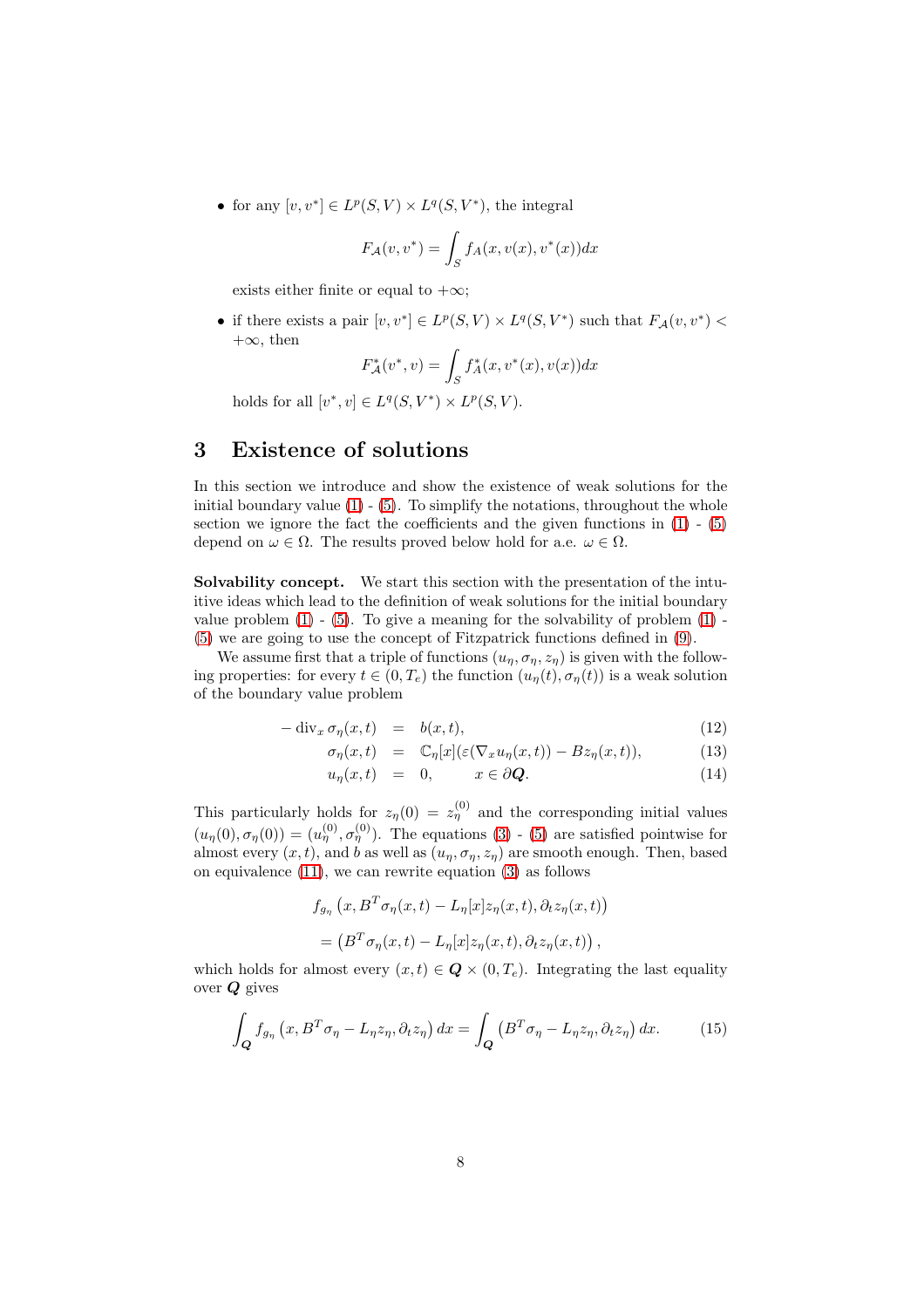Using [\(1\)](#page-1-0), [\(2\)](#page-1-0) and [\(4\)](#page-1-2) the right hand side in [\(15\)](#page-7-0) becomes  $(\mathbb{A}_{\eta} := \mathbb{C}_{\eta}^{-1})$ 

<span id="page-8-0"></span>
$$
\int_{\mathbf{Q}} \left( B^{T} \sigma_{\eta} - L_{\eta} z_{\eta}, \partial_{t} z_{\eta} \right) dx = \left( B^{T} \sigma_{\eta}, \partial_{t} z_{\eta} \right)_{\mathbf{Q}} - \frac{1}{2} \frac{d}{dt} \left\| L_{\eta}^{1/2} z_{\eta} \right\|_{\mathbf{Q}}^{2}
$$
\n
$$
= (\sigma_{\eta}, \varepsilon (\partial_{t} \nabla_{x} u_{\eta}))_{\mathbf{Q}} - (\mathbb{A}_{\eta} \sigma_{\eta}, \partial_{t} \sigma_{\eta})_{\mathbf{Q}} - \frac{1}{2} \frac{d}{dt} \left\| L_{\eta}^{1/2} z_{\eta} \right\|_{\mathbf{Q}}^{2}
$$
\n
$$
= (b, \partial_{t} u_{\eta})_{\mathbf{Q}} - \frac{1}{2} \frac{d}{dt} \left\{ \left\| \mathbb{A}_{\eta}^{1/2} \sigma_{\eta} \right\|_{\mathbf{Q}}^{2} + \left\| L_{\eta}^{1/2} z_{\eta} \right\|_{\mathbf{Q}}^{2} \right\}.
$$
\n(16)

Integrating relations  $(15)$  and  $(16)$  with respect to t leads to

<span id="page-8-1"></span>
$$
\int_{\mathbf{Q}} \left( \mathbb{A}_{\eta}[x] \sigma_{\eta}(x,t), \sigma_{\eta}(x,t) \right) dx + \int_{\mathbf{Q}} \left( L_{\eta}[x] z_{\eta}(x,t), z_{\eta}(x,t) \right) dx \n+ \int_{0}^{t} \int_{\mathbf{Q}} f_{g_{\eta}}(x, B^{T} \sigma_{\eta}(x,\tau) - L_{\eta}[x] z_{\eta}(x,\tau), \partial_{\tau} z_{\eta}(x,\tau) \right) dx d\tau
$$
\n
$$
= \int_{\mathbf{Q}} \left( \mathbb{A}_{\eta}[x] \sigma_{\eta}(x,0), \sigma_{\eta}(x,0) \right) dx + \int_{\mathbf{Q}} \left( L_{\eta}[x] z_{\eta}^{(0)}(x), z_{\eta}^{(0)}(x) \right) dx + (b, \partial_{\tau} u_{\eta})_{\mathbf{Q}_{t}}.
$$
\n
$$
(17)
$$

Taking into account the inequality [\(10\)](#page-6-2), we conclude that the triple of functions  $(u_n, \sigma_n, z_n)$  satisfies equality [\(17\)](#page-8-1) if and only if the inequality

<span id="page-8-2"></span>
$$
\int_{\mathbf{Q}} \left( \mathbb{A}_{\eta}[x] \sigma_{\eta}(x,t), \sigma_{\eta}(x,t) \right) dx + \int_{\mathbf{Q}} \left( L_{\eta}[x] z_{\eta}(x,t), z_{\eta}(x,t) \right) dx \n+ \int_{0}^{t} \int_{\mathbf{Q}} f_{g_{\eta}}(x, B^{T} \sigma_{\eta}(x,\tau) - L_{\eta}[x] z_{\eta}(x,\tau), \partial_{\tau} z_{\eta}(x,\tau) \right) dx d\tau
$$
\n
$$
\leq \int_{\mathbf{Q}} \left( \mathbb{A}_{\eta}[x] \sigma_{\eta}^{(0)}(x), \sigma_{\eta}^{(0)}(x) \right) dx + \int_{\mathbf{Q}} \left( L_{\eta}[x] z_{\eta}^{(0)}(x), z_{\eta}^{(0)}(x) \right) dx + (b, \partial_{\tau} u_{\eta})_{\mathbf{Q}_{t}}
$$
\n
$$
(18)
$$

holds for all  $t \in (0, T_e)$  and some function  $\sigma_{\eta}^{(0)} \in L^2(Q, S^3)$  solving the elliptic boundary value problem [\(12\)](#page-7-1) - [\(14\)](#page-7-1).

The above computations suggest the following notion of weak solutions for the initial boundary value problem [\(1\)](#page-1-0) - [\(5\)](#page-1-1).

<span id="page-8-3"></span>**Definition 3.1.** Let the numbers p, q satisfy  $1 < q \leq 2 \leq p < \infty$ ,  $1/p + 1/q = 1$ . A function  $(u_n, \sigma_n, z_n)$  such that

$$
(u_{\eta}, \sigma_{\eta}) \in W^{1,q}(0, T_e; W_0^{1,q}(\boldsymbol{Q}, \mathbb{R}^3) \times L^q(\boldsymbol{Q}, \mathcal{S}^3)),
$$
  

$$
z_{\eta} \in W^{1,q}(0, T_e; L^q(\boldsymbol{Q}, \mathbb{R}^N)), \quad \Sigma_{\eta} := B^T \sigma_{\eta} - L_{\eta} z_{\eta} \in L^p(\boldsymbol{Q}_{T_e}, \mathbb{R}^N)
$$

with

$$
(\sigma_\eta, L_\eta^{1/2} z_\eta) \in L^\infty(0,T_e; L^2(\boldsymbol{Q},\mathcal{S}^3\times\mathbb{R}^N))
$$

is called a weak solution of the initial boundary value problem  $(1)$  -  $(5)$ , if for every  $t \in (0, T_e)$  the function  $(u_n(t), \sigma_n(t))$  is a weak solution of the boundary value problem [\(1\)](#page-1-0) - [\(2\)](#page-1-0), [\(4\)](#page-1-2) for every given  $Bz_n(t) \in L^q(Q, S^3)$ , the initial condition [\(5\)](#page-1-1) is satisfied pointwise for almost every  $(x, t)$  and the inequality [\(18\)](#page-8-2) holds for all  $t \in (0, T_e)$  and the function  $\sigma_{\eta}^{(0)} \in L^2(Q, S^3)$  determined by equations [\(12\)](#page-7-1) - [\(14\)](#page-7-1).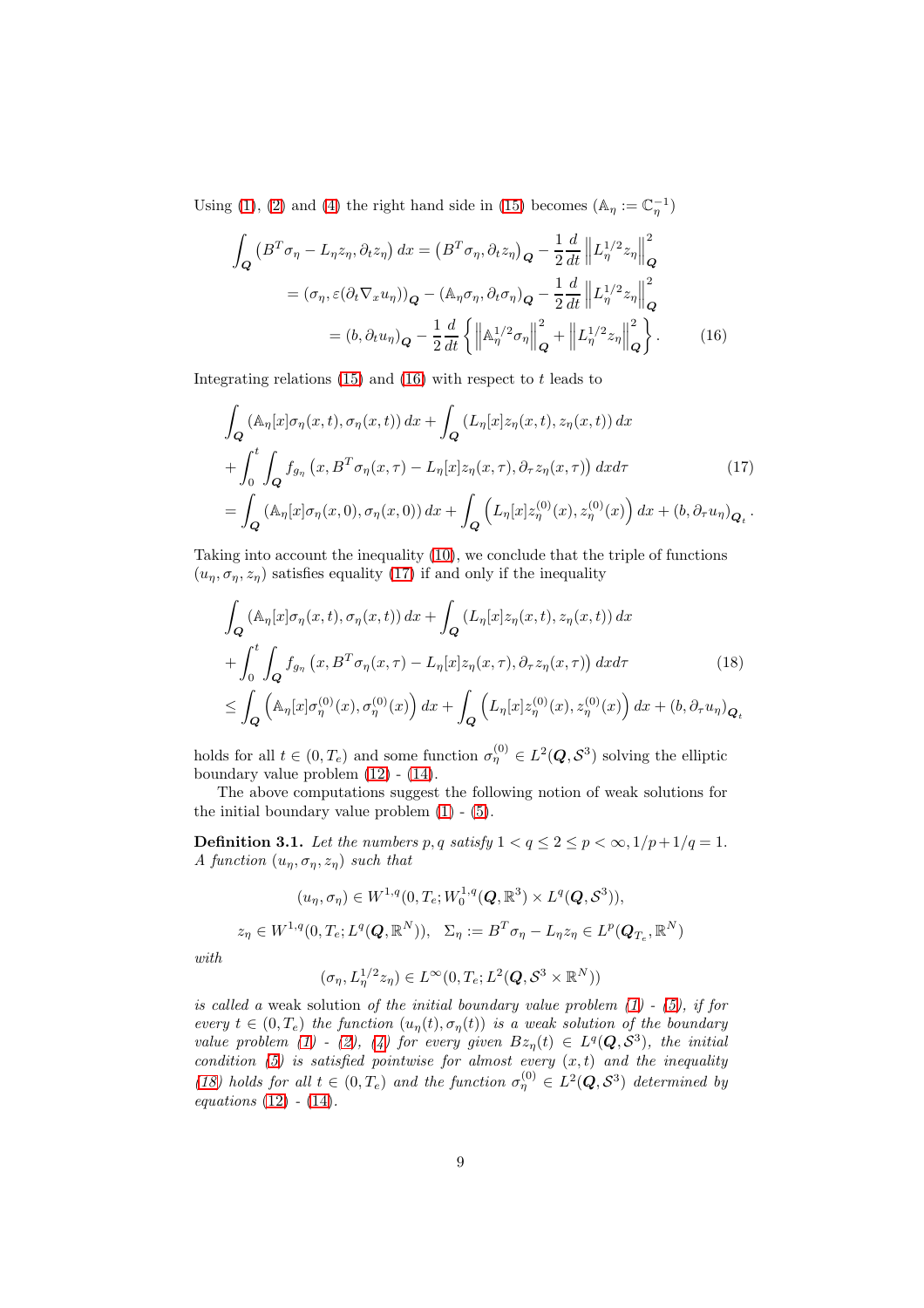Now, we show that the above definition of weak solutions for  $(1)$  -  $(5)$  is consistent. Namely, we are going to prove that if a triple of functions  $(u_n, \sigma_n, z_n)$  is a weak solution of [\(1\)](#page-1-0) - [\(5\)](#page-1-1) in the sense of Definition [3.1](#page-8-3) and possesses additional regularity, then this triple of functions is a solution of the initial boundary value problem  $(1)$  -  $(5)$ , i.e. the constitutive inclusion  $(3)$  is satisfied pointwise for a.e.  $(x,t) \in \mathbf{Q}_{T_e}$ . To this end, we assume that the weak solution  $(u_{\eta}, \sigma_{\eta}, z_{\eta})$  has the following regularity

$$
(u_{\eta}, \sigma_{\eta}) \in W^{1,1}(0, T_e; H_0^1(\mathbf{Q}, \mathbb{R}^3) \times L^2(\mathbf{Q}, \mathcal{S}^3)),
$$
  

$$
z_{\eta} \in W^{1,1}(0, T_e; L^2(\mathbf{Q}, \mathbb{R}^N)).
$$

Then, it is immediately seen that the function  $\sigma_{\eta}^{(0)} \in L^2(Q, \mathcal{S}^3)$  as a unique solution of the problem [\(12\)](#page-7-1) - [\(14\)](#page-7-1) satisfies the relation  $\sigma_{\eta}^{(0)}(x) = \sigma_{\eta}(x,0)$  for a.e.  $x \in \mathbf{Q}$  and the following identity

$$
(\mathbb{A}_{\eta}\sigma_{\eta}(t),\sigma_{\eta}(t))_{\mathbf{Q}} - (\mathbb{A}_{\eta}\sigma_{\eta}^{(0)},\sigma_{\eta}^{(0)})_{\mathbf{Q}} = \int_{\mathbf{Q}_{t}} \frac{\partial}{\partial \tau} (\mathbb{A}_{\eta}\sigma_{\eta}(x,\tau),\sigma_{\eta}(x,s)) ds dx
$$

Moreover, we have that

$$
\left\| L_{\eta}^{1/2} z_{\eta}(t) \right\|_{\mathbf{Q}}^2 - \left\| L_{\eta}^{1/2} z_{\eta}^{(0)} \right\|_{\mathbf{Q}}^2 = \int_0^t \frac{\partial}{\partial \tau} \left\| L_{\eta}^{1/2} z_{\eta}(\tau) \right\|_{\mathbf{Q}}^2 d\tau.
$$

Then, the inequality [\(18\)](#page-8-2) can be rewritten as follows

$$
\int_{\mathbf{Q}_t} \left( (\mathbb{A}_{\eta} \partial_{\tau} \sigma_{\eta}, \sigma_{\eta}) + (L_{\eta} z_{\eta}, \partial_{\tau} z_{\eta}) + f_{g_{\eta}} \left( x, B^T \sigma_{\eta} - L_{\eta} z_{\eta}, \partial_{\tau} z_{\eta} \right) \right) d\tau dx \leq (b, \partial_{\tau} u_{\eta})_{\mathbf{Q}_t}.
$$

Handling the equations  $(1)$  -  $(2)$  as above we obtain that the last inequality takes the following form

$$
\int_{\mathbf{Q}_t} \left( (L_{\eta} z_{\eta}, \partial_{\tau} z_{\eta}) + f_{g_{\eta}} \left( x, B^T \sigma_{\eta} - L_{\eta} z_{\eta}, \partial_{\tau} z_{\eta} \right) \right) d\tau dx \leq (B^T \sigma_{\eta}, \partial_{\tau} z_{\eta})_{\mathbf{Q}_t}.
$$

or, equivalently,

$$
\int_{\mathbf{Q}_t} f_{g_{\eta}}(x, B^T \sigma_{\eta} - L_{\eta} z_{\eta}, \partial_{\tau} z_{\eta}) d\tau dx \leq \int_{\mathbf{Q}_t} (B^T \sigma_{\eta} - L_{\eta} z_{\eta}, \partial_{\tau} z_{\eta}) dxd\tau.
$$

Therefore, by [\(10\)](#page-6-2) and the standard localization argument we get that

$$
f_{g_{\eta}}(x, B^T \sigma_{\eta}(x, t) - L_{\eta}[x]z_{\eta}(x, t), \partial_t z_{\eta}(x, t))
$$
  
=  $(B^T \sigma_{\eta}(x, t) - L_{\eta}[x]z_{\eta}(x, t), \partial_t z_{\eta}(x, t)),$ 

which holds for a.e.  $(x, t) \in \mathbf{Q}_{T_e}$ . Now, based on the equivalence result [\(11\)](#page-6-2) we conclude that the inclusion [\(3\)](#page-1-0) is satisfied pointwise from the assumed temporal regularity of  $(u_{\eta}, \sigma_{\eta}, z_{\eta})$ . The pointwise meaning of [\(5\)](#page-1-1) follows.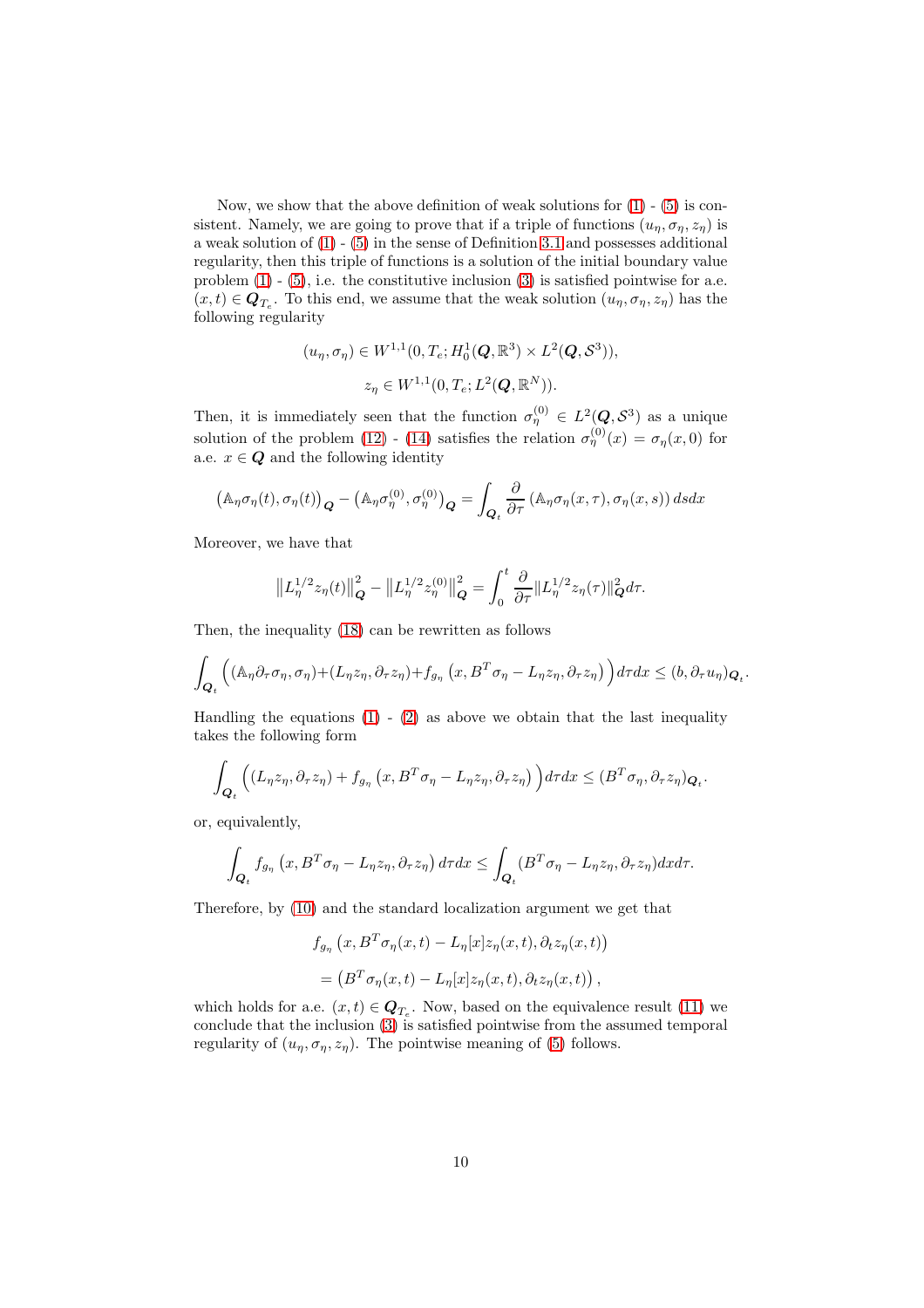Existence result. First, we define a class of maximal monotone functions we deal with in this work.

**Definition 3.2.** Let S be a measurable set in  $\mathbb{R}^s$  and  $m \in L^1(S, \mathbb{R})$ . For  $\alpha_1, \alpha_2 \in \mathbb{R}_+$ ,  $\mathcal{M}(S, \mathbb{R}^k, \alpha_1, \alpha_2, m)$  is the set of measurable multi-valued functions  $h: S \to \mathfrak{M}(\mathbb{R}^k \times \mathbb{R}^k)$  (in the sense of Definition [2.2\)](#page-5-0) such that with the following inequality

<span id="page-10-1"></span>
$$
(v, v^*) \ge m(x) + \alpha_1 |v^*|^q + \alpha_2 |v|^p \tag{19}
$$

holds for a.e.  $x \in S$  and every  $v^* \in h(x, v)$ , where p and q satisfy the relations  $2 \leq p < \infty$  and  $q = p/(p-1)$ .

The main properties of the class  $\mathcal{M}(S, \mathbb{R}^k, \alpha_1, \alpha_2, m)$  are collected in the following proposition (see [\[8,](#page-24-15) Corollary 2.15]).

**Proposition 3.1.** Let H be a canonical extension of a function  $h: S \to \mathfrak{M}(\mathbb{R}^k \times$  $(\mathbb{R}^k)$  in the sense of Definition [2.3,](#page-6-0) which belongs to  $\mathcal{M}(S, \mathbb{R}^k, \alpha_1, \alpha_2, m)$ . Then  $\mathcal H$  is maximal monotone, surjective and  $D(\mathcal H) = L^p(S,\mathbb R^k)$ .

Now, we can state the main result of this section.

<span id="page-10-0"></span>**Theorem 3.1.** Assume that  $L_n$  is positive semi-definite,  $\mathbb{C}_n$  is uniformly positive definite and  $\mathbb{C}_\eta \in C(\bar{\mathbf{Q}}, \mathcal{L}(\mathcal{S}^3, \mathcal{S}^3))$ , the mappings  $g_\eta \in \mathcal{M}(\mathbf{Q}, \mathbb{R}^N, \alpha_1, \alpha_2, m)$ with a function m from  $L^1(\mathbf{Q}, \mathbb{R})$ . Suppose that  $b \in W^{1,p}(0, T_e; W^{-1,p}(\mathbf{Q}, \mathbb{R}^3))$ and  $z_{\eta}^{(0)} \in L^2(Q,\mathbb{R}^N)$ .

Then the initial boundary value problem  $(1)$  -  $(5)$  has at least one weak solution  $(u_n, T_n, z_n)$  in the sense of Definition [3.1.](#page-8-3)

**Remark 3.1.** We point out that the requirement of the continuity of  $\mathbb{C}_n$  is superfluous and is only made to simplify the proof of Theorem [3.1.](#page-10-0) The proof itself works for the measurable function  $\mathbb{C}_n$  as well. The continuity assumption allows us to apply the  $L^p$ -regularity theory for linear elliptic systems in [\[12\]](#page-24-17) directly to our problem. In case of  $\mathbb{C}_\eta \in L^\infty(Q,\mathcal{L}(\mathcal{S}^3,\mathcal{S}^3))$ , some extra technical work has to be done before one can use the  $L^p$ -regularity theory for linear elliptic systems (this strategy is realized in  $[20]$ ). To avoid the technicalities we assume the continuity of  $\mathbb{C}_{\eta}$  here.

*Proof.* To simplify the notations we drop  $\eta$ . The proof of the theorem is presented in [\[19\]](#page-24-4). Therefore, we only sketch it here. We show this by the Rothe method (a time-discretization method, see [\[25\]](#page-25-11) for details). In order to introduce a time-discretized problem, let us fix any  $m \in \mathbb{N}$  and set

$$
h = h_m := \frac{T_e}{2^m}, \ z_m^0 := z^{(0)}, \ b_m^n := \frac{1}{h} \int_{(n-1)h}^{nh} b(s)ds \in W^{-1,p}(\mathbf{Q}, \mathbb{R}^3), \ n = 1, ..., 2^m.
$$

We are looking for functions  $u_m^n \in H_0^1(Q,\mathbb{R}^3)$ ,  $\sigma_m^n \in L^2(Q,\mathcal{S}^3)$  and  $z_m^n \in \mathbb{R}$  $L^2(\boldsymbol{Q},\mathbb{R}^N)$  with

$$
\Sigma_{n,m} := B^T \sigma_m^n - \frac{1}{m} z_m^n - L z_m^n \in L^p(Q, \mathbb{R}^N)
$$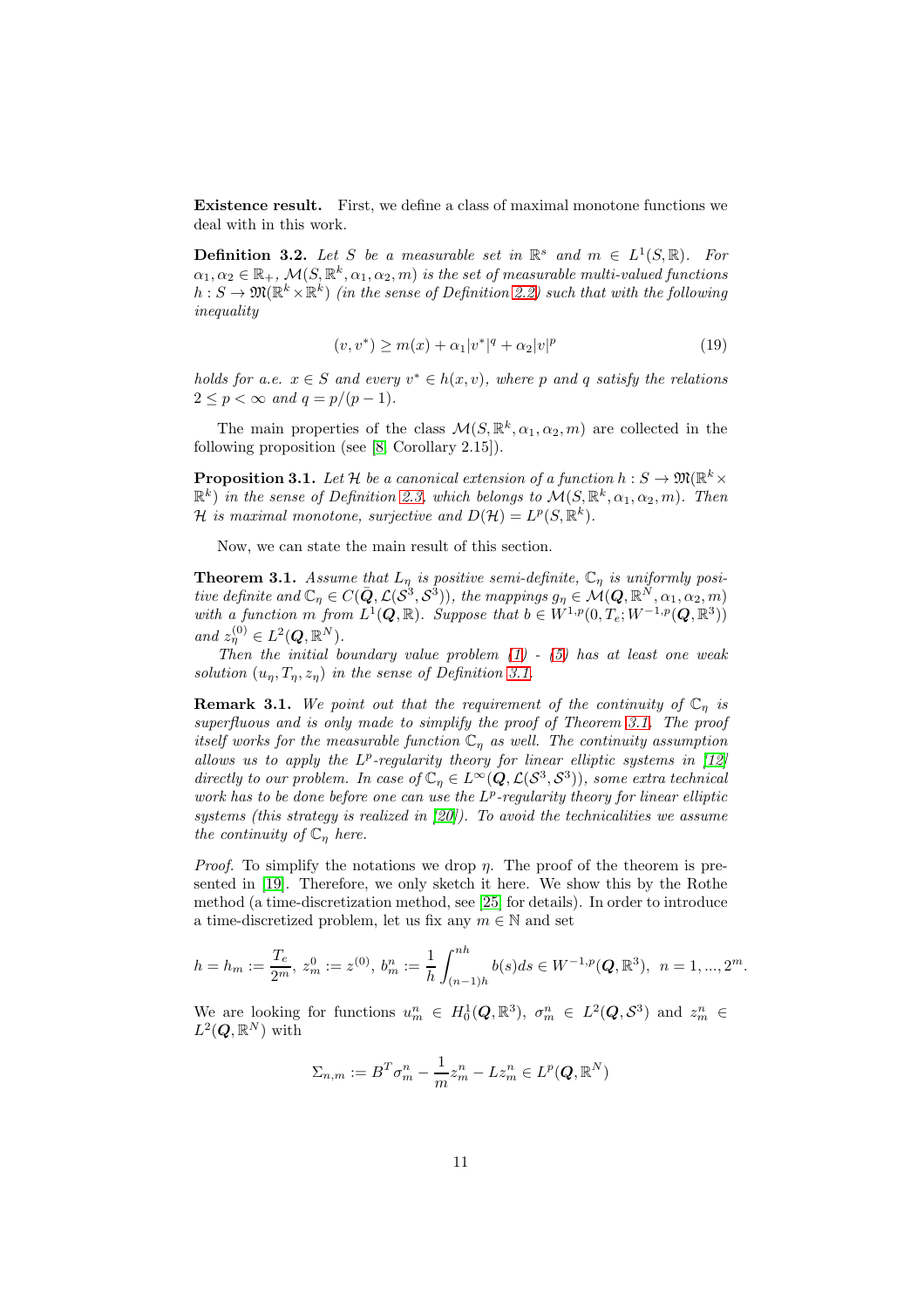solving the following problem

<span id="page-11-0"></span>
$$
-\operatorname{div}_x \sigma_m^n(x) = b_m^n(x), \qquad (20)
$$

$$
\sigma_m^n(x) = \mathbb{C}[x] (\varepsilon(\nabla_x u_m^n(x)) - Bz_m^n(x)), \tag{21}
$$

$$
\frac{z_m^n(x) - z_m^{n-1}(x)}{h} \quad \in \quad g(x, \Sigma_{n,m}(x)), \tag{22}
$$

together with the boundary conditions

<span id="page-11-1"></span>
$$
u_m^n(x) = 0, \quad x \in \partial \mathbf{Q}. \tag{23}
$$

The proof of the existence of the triple

$$
(u_m^n, \sigma_m^n, z_m^n) \in H_0^1(\mathbf{Q}, \mathbb{R}^3) \times L^2(\mathbf{Q}, \mathcal{S}^3) \times L^2(\mathbf{Q}, \mathbb{R}^N)
$$

satisfying  $(20)$  -  $(23)$  can be found in [\[19\]](#page-24-4).

**A-priori estimates.** Multiplying [\(20\)](#page-11-0) by  $(u_m^n - u_m^{n-1})/h$  and then integrating over Q we get

<span id="page-11-2"></span>
$$
\left(\sigma_m^n, \varepsilon (\nabla_x (u_m^n - u_m^{n-1})) / h\right)_{\mathbf{Q}} = \left(b_m^n, (u_m^n - u_m^{n-1}) / h\right)_{\mathbf{Q}}.\tag{24}
$$

Applying  $g^{-1}(x)$  to both sides of [\(22\)](#page-11-0), multiplying by  $w_m^n := (z_m^n - z_m^{n-1})/h$  and then integrate over  $Q$  to obtain

$$
\int_{\mathbf{Q}} (g^{-1}(w_m^n), w_m^n) dx = (\sigma_m^n, Bw_m^n) \mathbf{Q} - \frac{1}{mh} \left( z_m^n - z_m^{n-1}, z_m^n \right) \mathbf{Q} - \frac{1}{h} \left( z_m^n - z_m^{n-1}, L z_m^n \right) \mathbf{Q}.
$$

With [\(24\)](#page-11-2) we get that

$$
\frac{1}{h} \Big( \mathbb{C}^{-1} \sigma_m^n, \sigma_m^n - \sigma_m^{n-1} \Big)_{\mathbf{Q}} + \frac{1}{h} \Big( L^{1/2} (z_m^n - z_m^{n-1}), L^{1/2} z_m^n \Big)_{\mathbf{Q}}
$$
\n
$$
+ \frac{1}{m} \frac{1}{h} \Big( z_m^n - z_m^{n-1}, z_m^n \Big)_{\mathbf{Q}} + \int_{\mathbf{Q}} \left( g^{-1} (w_m^n), w_m^n \right) dx = \frac{1}{h} \left( b_m^n, u_m^n - u_m^{n-1} \right)_{\mathbf{Q}}.
$$

Multiplying by h and summing the obtained relation for  $n = 1, ..., l$  for any fixed  $l \in [1,2^m]$  we derive the following inequality  $(\mathbb{A} = \mathbb{C}^{-1})$ 

<span id="page-11-4"></span>
$$
\frac{1}{2} \left( \|\mathbb{A}^{1/2} \sigma_m^l\|_Q^2 + \|L^{1/2} z_m^l\|_Q^2 + \frac{1}{m} \|z_m^l\|_Q^2 \right) + h \sum_{n=1}^l \int_Q \left( g^{-1}(w_m^n), w_m^n \right) dx
$$
  

$$
\leq C^{(0)} + h \sum_{n=1}^l \left( b_m^n, \frac{u_m^n - u_m^{n-1}}{h} \right)_Q, \tag{25}
$$

where

 $\overline{a}$ 

$$
2C^{(0)} := \|\mathbb{A}^{1/2}\sigma_m^0\|_{\mathbf{Q}}^2 + \|L^{1/2}z_m^0\|_{\mathbf{Q}}^2 + \frac{1}{m}\|z_m^0\|_{\mathbf{Q}}^2.
$$

We estimate now the right hand side of the last inequality. Since  $u_m^n$  is a solution of the linear elliptic problem formed by the equations [\(20\)](#page-11-0), [\(21\)](#page-11-0) and [\(23\)](#page-11-1), it satisfies (see [\[12\]](#page-24-17)) the inequality

<span id="page-11-3"></span>
$$
||u_m^n||_{1,q,Q} \le C(||b_m^n||_{q,Q} + ||z_m^n||_{q,Q}),
$$
\n(26)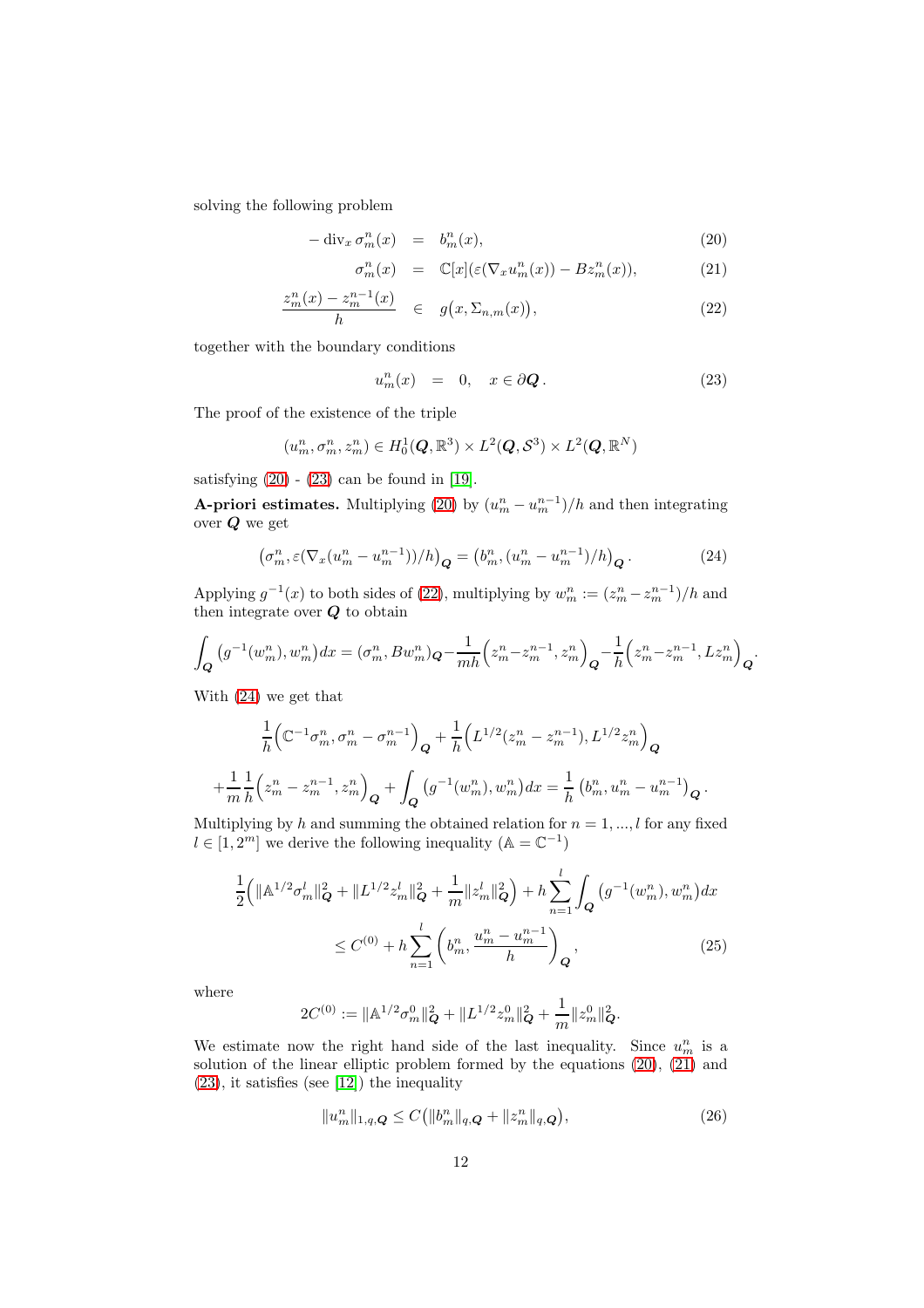where  $C$  is a positive constant independent of  $n$  and  $m$ . Therefore, using the linearity of the problem formed by [\(20\)](#page-11-0), [\(21\)](#page-11-0) and [\(23\)](#page-11-1), the inequality [\(26\)](#page-11-3) and Young's inequality with  $\epsilon > 0$  we get that

<span id="page-12-0"></span>
$$
\left(b_m^n, \frac{u_m^n - u_m^{n-1}}{h}\right)_Q \le ||b_m^n||_{p,Q} ||(u_m^n - u_m^{n-1})/h||_{1,q,Q} \le CC_{\epsilon} ||b_m^n||_{p,Q}^p
$$
  
+ $\epsilon C ||(b_m^n - b_m^{n-1})/h||_{q,Q}^q + \epsilon C ||(z_m^n - z_m^{n-1})/h||_{q,Q}^q,$  (27)

where  $C_{\epsilon}$  is a positive constant appearing in the Young inequality. Combining the inequalities [\(25\)](#page-11-4) and [\(27\)](#page-12-0), applying [\(10\)](#page-6-2) and [\(19\)](#page-10-1) and choosing an appropriate value for  $\epsilon > 0$  we obtain the following estimate

<span id="page-12-1"></span>
$$
\frac{1}{2} \Big( \|\mathbb{A}^{1/2} \sigma_m^l\|_{\mathbf{Q}}^2 + \|L^{1/2} z_m^l\|_{\mathbf{Q}}^2 + \frac{1}{m} \|z_m^l\|_{\mathbf{Q}}^2 \Big) + h \hat{C}_{\epsilon} \sum_{n=1}^l \int_{\mathbf{Q}} \Big| \frac{z_m^n - z_m^{n-1}}{h} \Big|^q dx
$$
  

$$
\leq C^{(0)} + h \tilde{C}_{\epsilon} \sum_{n=1}^l \Big( \|b_m^n\|_{p,\mathbf{Q}}^p + \| (b_m^n - b_m^{n-1})/h \|_{q,\mathbf{Q}}^q \Big),
$$
 (28)

where  $\tilde{C}, \tilde{C}_{\epsilon}$  and  $\hat{C}_{\epsilon}$  are some positive constants. Now, using the definition of Rothe's approximation functions (see [\(68\)](#page-23-0)) we rewrite [\(28\)](#page-12-1) as follows

<span id="page-12-2"></span>
$$
\|\mathbb{A}^{1/2}\bar{\sigma}_{m}(t)\|_{\mathbf{Q}}^{2} + C_{1} \|L^{1/2}\bar{z}_{m}(t)\|_{\mathbf{Q}}^{2} + \frac{1}{m} \|\bar{z}_{m}(t)\|_{\mathbf{Q}}^{2} \qquad (29)
$$
  
+2 $\hat{C}_{\epsilon} \int_{0}^{T_{e}} \int_{\mathbf{Q}} \left|\partial_{t} z_{m}(x,t)\right|^{q} dx dt \le 2C^{(0)} + 2\tilde{C}_{\epsilon} \|b\|_{W^{1,p}(0,T_{e};L^{p}(\mathbf{Q},\mathbb{R}^{3}))}^{p}.$ 

From the estimate [\(29\)](#page-12-2) we get then that

<span id="page-12-3"></span>
$$
\{z_m\}_m \text{ is uniformly bounded in } W^{1,q}(0,T_e;L^q(\boldsymbol{Q},\mathbb{R}^N)),\tag{30}
$$

$$
\{L^{1/2}\bar{z}_m\}_m \text{ is uniformly bounded in } L^{\infty}(0, T_e; L^2(\boldsymbol{Q}, \mathbb{R}^N)),\qquad(31)
$$

$$
\{\bar{\sigma}_m\}_m
$$
 is uniformly bounded in  $L^{\infty}(0, T_e; L^2(\mathbf{Q}, \mathcal{S}^3)),$  (32)

$$
\left\{\frac{1}{\sqrt{m}}\bar{z}_m\right\}_m
$$
 is uniformly bounded in  $L^{\infty}(0, T_e; L^2(\boldsymbol{Q}, \mathbb{R}^N))$ . (33)

In particular, the uniform boundness of the sequences in [\(30\)](#page-12-3) - [\(33\)](#page-12-3) yields

<span id="page-12-4"></span>
$$
\left\{\bar{\Sigma}_m\right\}_m \text{ is uniformly bounded in } L^p(0, T_e; L^p(\boldsymbol{Q}, \mathbb{R}^N)),\tag{34}
$$

$$
{u_m}_m
$$
 is uniformly bounded in  $W^{1,q}(0, T_e; W_0^{1,q}(\boldsymbol{Q}, \mathbb{R}^3)).$  (35)

Employing  $(69)$ , the estimates  $(31)$  -  $(34)$  further imply that the sequnces  ${\{\sigma_m\}_m, \ \{L^{1/2}z_m\}_m, \ \{z_m/\sqrt{m}\}_m \text{ and } {\{\Sigma_m\}}_m \text{ are also uniformly bounded in } \}$ the spaces  $L^{\infty}(0,T_e; L^2(Q,S^3))$ ,  $L^{\infty}(0,T_e; L^2(Q,\mathbb{R}^N))$ ,  $L^{\infty}(0,T_e; L^2(Q,\mathbb{R}^N))$ and  $L^p(0, T_e; L^p(Q, \mathbb{R}^N))$ , respectively. Moreover, due to [\(30\)](#page-12-3) and the following obvious relation

$$
z_m^l = z_m^0 + h \sum_{n=1}^l \left( \frac{z_m^n - z_m^{n-1}}{h} \right)
$$

we may conclude that  $\{\bar{z}_m\}_m$  is uniformly bounded in  $L^q(0, T_e; L^q(\boldsymbol{Q}, \mathbb{R}^N)).$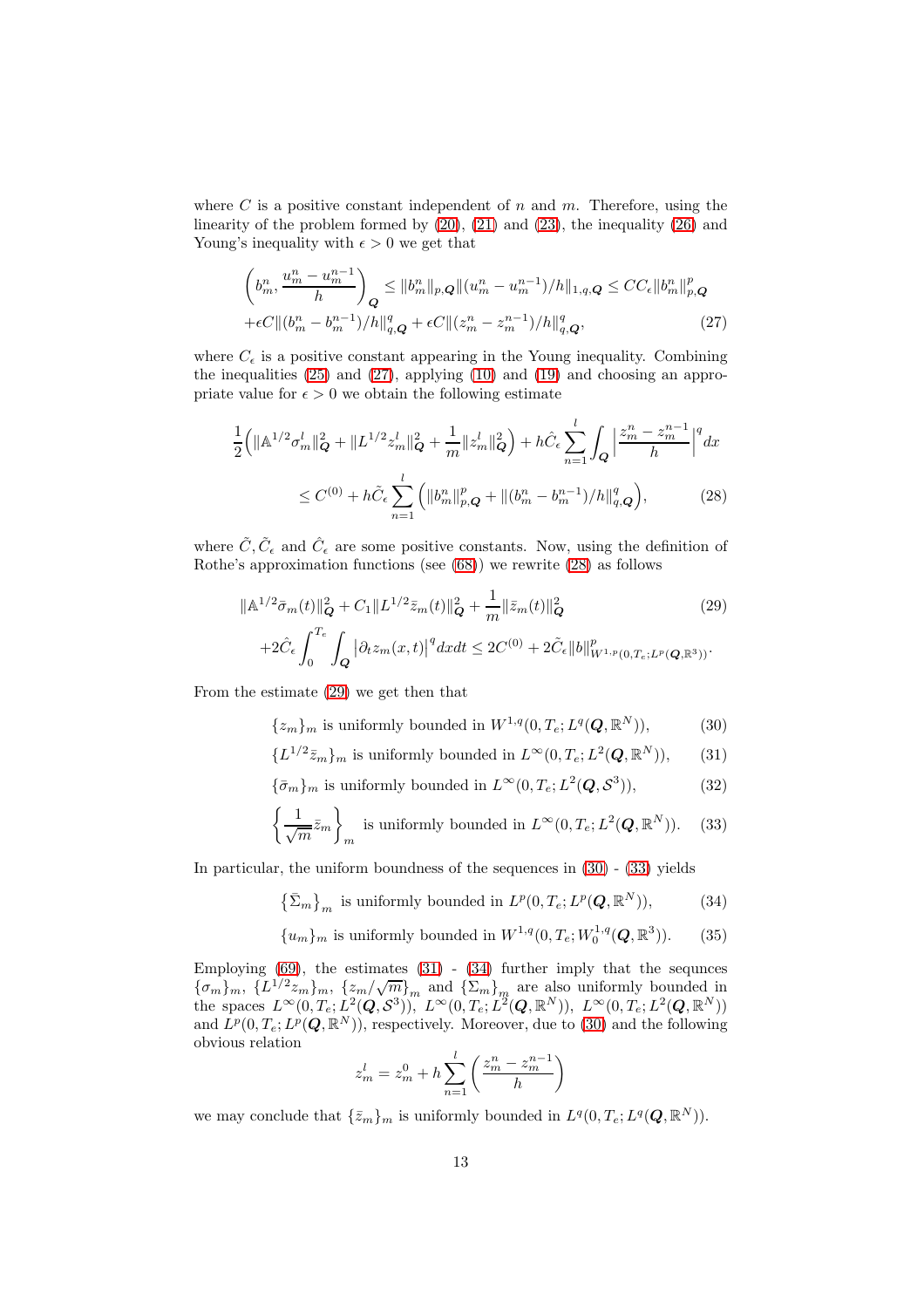In [\[19\]](#page-24-4) it is shown that the limit functions denoted by  $u, T, z$  and  $\Sigma$  of the corresponding weakly convergent sequences have the following properties

$$
u \in W^{1,q}(0,T_e;W_0^{1,q}(Q,\mathbb{R}^3)), \quad (\sigma, L^{1/2}z) \in L^{\infty}(0,T_e;L^2(Q,\mathcal{S}^3\times\mathbb{R}^N)),
$$

and

$$
z \in W^{1,q}(0, T_e; L^q(\boldsymbol{Q}, \mathbb{R}^N)), \ \ \Sigma = B^T T - L z \in L^p(\boldsymbol{Q}_{T_e}, \mathbb{R}^N).
$$

To prove that the weak limit of  $(u_m, T_m, z_m)$  is a weak solution of the problem [\(1\)](#page-1-0) - [\(5\)](#page-1-1), we are going to employ the concept of the Fitzpatrick function again. To this end, we rewrite [\(25\)](#page-11-4) as follows

<span id="page-13-0"></span>
$$
\frac{1}{2} \Big( \|\mathbb{A}^{1/2} \bar{\sigma}_m(t)\|_{\mathbf{Q}}^2 + \|L^{1/2} \bar{z}_m(t)\|_{\mathbf{Q}}^2 + \frac{1}{m} \|\bar{z}_m(t)\|_{\mathbf{Q}}^2 \Big) \qquad (36)
$$
\n
$$
+ \int_0^t \int_{\mathbf{Q}} F_g \left( x, B^T \bar{\sigma}_m - L \bar{z}_m, \partial_\tau z_m \right) dx ds \le C^{(0)} + \int_0^t \left( \bar{b}_m, \partial_\tau u_m \right)_{\mathbf{Q}} d\tau.
$$

Next, using the lower semi-continuity of convex functionals we get [\(18\)](#page-8-2) after passing to the weak limit in [\(36\)](#page-13-0). This completes the proof of Theorem [3.1.](#page-10-0)  $\Box$ 

### 4 Stochastic homogenization

Throughout this section, we follow the setting for stochastic homogenization proposed in [\[14\]](#page-24-6) for rate-independent systems.

<span id="page-13-1"></span>Remark 4.1. In the following, we introduce the concept of Palm measures. Note that we will need this concept only in the context of the results in Section [5.](#page-17-0) For the main results proved in Section [6](#page-20-0) we will restrict to the case  $\mu_{\omega}^{\eta} = \mathcal{L}$ which implies  $\mu_{\mathcal{P}} = \mathcal{P}$  (this follows from the translation invariance and Fubini's theorem). In this case, we will omit  $\mu_{\mathcal{P}}$  and every integral over  $\Omega$  is meant with respect to P. In particular, we will write  $\int_{\Omega} f := \int_{\Omega} f(\omega) dP(\omega)$ .

#### 4.1 Concept of Palm measures

Let  $(\Omega, \mathcal{F}_{\Omega}, \mathcal{P}, \tau)$  be a probability space with dynamical system satisfying As-sumption [1.1](#page-2-0) and let  $\mathcal{M}(\mathbb{R}^n)$  be the set of Radon measures on  $\mathbb{R}^n$  equipped with the Vague topology.

**Definition 4.1.** Let  $(\Omega, \mathcal{F}_{\Omega}, \mathcal{P}, \tau)$  satisfy Assumtion [1.1.](#page-2-0) A random measure is a mapping  $\mu_{\bullet}: \Omega \to \mathcal{M}(\mathbb{R}^n)$ ,  $\omega \mapsto \mu_{\omega}$  such that  $\omega \mapsto \mu_{\omega}(A)$  is measurable for all Borel sets  $A \subset \mathbb{R}^n$ . A random measure is called stationary, if  $\mu_{\tau_x \omega}(A) =$  $\mu_{\omega}(A+x)$  for all Borel sets  $A \subset \mathbb{R}^n$ . The intensity  $\lambda(\mu_{\omega})$  is defined by:

$$
\lambda(\mu_{\omega}) := \int_{\Omega} \int_{[0,1]^n} d\mu_{\omega}(x) d\mathcal{P}(\omega).
$$
 (37)

**Theorem 4.1** (Mecke [\[16,](#page-24-19) [7\]](#page-24-9): Existence of Palm measure). Let  $\omega \mapsto \mu_{\omega}$  be a stationary random measure. Then there exists a unique measure  $\mu_{\mathcal{P}}$  on  $\Omega$  such that

$$
\int_{\Omega} \int_{\mathbb{R}^n} f(x, \tau_x \omega) d\mu_{\omega}(x) d\mathcal{P}(\omega) = \int_{\mathbb{R}^n} \int_{\Omega} f(x, \omega) d\mu_{\mathcal{P}}(\omega) dx
$$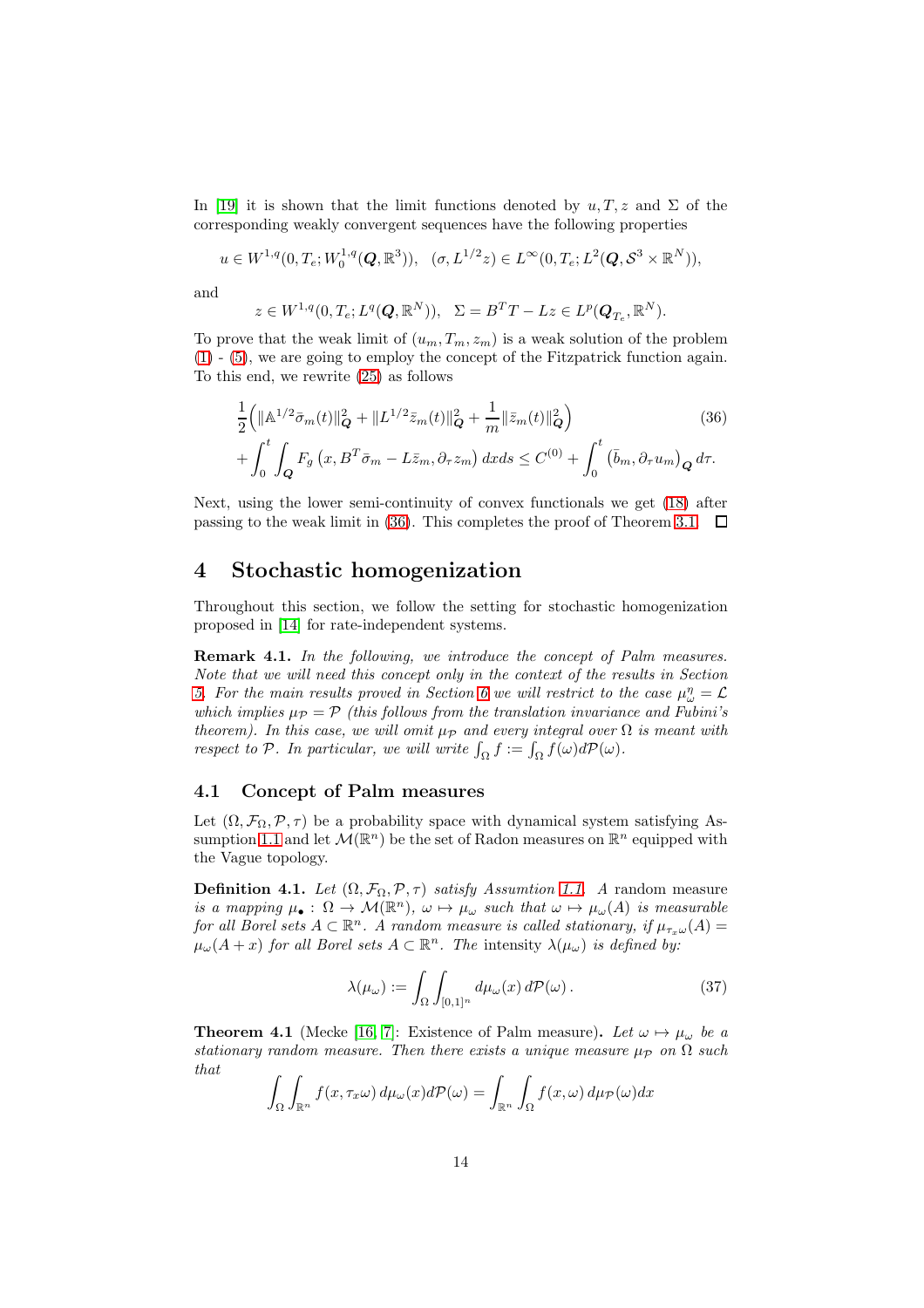for all  $\mathcal{L} \times \mu_{\mathcal{P}}$ -measurable non negative functions and all  $\mathcal{L} \times \mu_{\mathcal{P}}$ - integrable functions f. Furthermore for all  $A \subset \Omega$ ,  $u \in L^1(\Omega, \mu_{\mathcal{P}})$  there holds

<span id="page-14-0"></span>
$$
\mu_{\mathcal{P}}(A) = \int_{\Omega} \int_{\mathbb{R}^n} g(s) \chi_A(\tau_s \omega) d\mu_{\omega}(s) d\mathcal{P}(\omega)
$$
(38)

$$
\int_{\Omega} u(\omega)d\mu_{\mathcal{P}} = \int_{\Omega} \int_{\mathbb{R}^n} g(s)u(\tau_s \omega)d\mu_{\omega}(s)d\mathcal{P}(\omega)
$$
\n(39)

for an arbitrary  $g \in L^1(\mathbb{R}^n, \mathcal{L})$  with  $\int_{\mathbb{R}^n} g(x) dx = 1$  and  $\mu_{\mathcal{P}}$  is  $\sigma$ -finite.

**Remark 4.2.** a) Setting  $g(s) := \chi_{[0,1]^n}(s)$ , the Palm measure can equally be defined through [\(38\)](#page-14-0).

b) For the constant measure  $\omega \mapsto \mathcal{L}$ , we simply find  $\mu_{\mathcal{P}} = \mathcal{P}$ , the original probability measure. This is a direct consequence of [\(38\)](#page-14-0), Fubini's theorem and Assumption [1.1](#page-2-0) (ii).

For a random measure  $\mu_{\omega}$ , we define

<span id="page-14-3"></span>
$$
\mu_{\omega}^{\eta}(A) := \eta^{n} \mu_{\omega}(\eta^{-1}A). \tag{40}
$$

<span id="page-14-2"></span>**Theorem 4.2** (Ergodic Theorem [\[7\]](#page-24-9)). Let Assumption [1.1](#page-2-0) hold for  $(\Omega, \mathcal{F}_{\Omega}, \mathcal{P}, \tau)$ . Let  $\mu_{\omega}$  be a stationary random measure with finite intensity and Palm measure  $\mu_{\mathcal{P}}$ . Then, for all  $g \in L^1(\Omega, \mu_{\mathcal{P}})$  there holds  $\mathcal P$  almost surely

$$
\lim_{\eta \to 0} \int_{A} g(\tau_{\frac{x}{\eta}} \omega) d\mu_{\omega}^{\eta}(x) = |A| \int_{\Omega} g(\omega) d\mu_{\mathcal{P}}(\omega)
$$
\n(41)

for all bounded Borel sets A.

The ergodic theorem only holds for functions on  $\Omega$ . Nevertheless, it motivates the following generalization of the concept of ergodicity:

**Definition 4.2.** Let  $f \in L^p(Q \times \Omega; \mathcal{L} \otimes \mu_{\mathcal{P}})$  for some  $1 \leq p < \infty$ . We say that f is an ergodic function if it has a  $\mathcal{B}(\mathbf{Q}) \otimes \mathcal{F}_{\Omega}$ -measurable representative f such that for  $a = \tilde{f}$  and  $a = |\tilde{f}|^p$  it holds

<span id="page-14-1"></span>
$$
\lim_{\eta \to 0} \int_{\mathbf{Q}} a(x, \tau_{\frac{x}{\eta}} \omega) d\mu_{\omega}^{\eta}(x) = \int_{\mathbf{Q}} \int_{\Omega} a(x, \tilde{\omega}) d\mu_{\mathcal{P}}(\tilde{\omega}) dx.
$$
 (42)

Finally, we say  $f \in L^p(Q \times \Omega; \mathcal{L} \otimes \mu_{\mathcal{P}})$  is an ergodic function if  $(42)$  holds for almost all  $\omega$ .

By Theorem [4.2,](#page-14-2) we find that every  $g \in L^1(\Omega, \mu_{\mathcal{P}})$  is ergodic. In [\[14,](#page-24-6) Section 2.5] a larger set of ergodic functions was identified:

<span id="page-14-4"></span>**Lemma 4.1.** Let Assumption [1.1](#page-2-0) hold for  $(\Omega, \mathcal{F}_{\Omega}, \mathcal{P}, \tau)$ . Let  $Q \subset \mathbb{R}^n$  be a bounded domain and let  $f \in L^{\infty}(\mathbf{Q} \times \Omega; \mathcal{L} \otimes \mu_{\mathcal{P}})$ . Then, f is an ergodic function.

#### 4.2 Potentials and Solenoidals

Let  $\mathcal{BD}(\mathbb{R}^n)$  denote the set of bounded domains in  $\mathbb{R}^n$ . For every p with  $1 <$  $p < \infty$ , we introduce the following spaces:

$$
L_{\text{pot}}^p(\mathbb{R}^n) := \overline{\{g \in L_{loc}^p(\mathbb{R}^n; \mathbb{R}^n) \mid \forall \mathbf{Q} \in \mathcal{BD}(\mathbb{R}^n) \exists f \in W^{1,p}(\mathbf{Q}) : g = \nabla f\}}^{\|\cdot\|_{L_{loc}^p}},
$$
  

$$
L_{\text{sol}}^p(\mathbb{R}^n) := \left\{g \in L_{loc}^p(\mathbb{R}^n; \mathbb{R}^n) \mid \forall \mathbf{Q} \in \mathcal{BD}(\mathbb{R}^n) \exists f \in W_0^{1,p}(\mathbf{Q}) : \int_{\mathbf{Q}} g \cdot \nabla f = 0\right\}
$$

.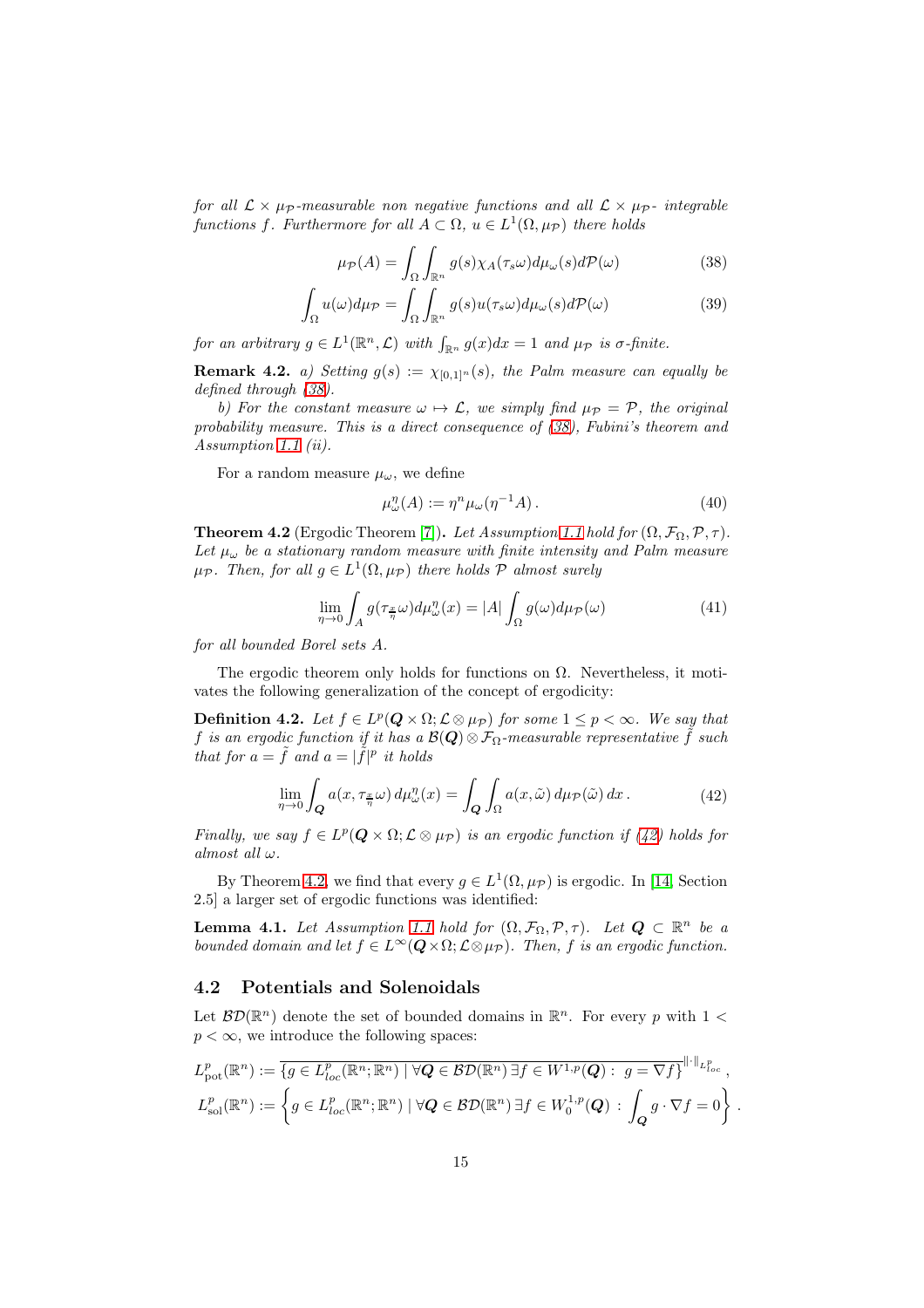On  $\Omega$ , we introduce the corresponding spaces

$$
L_{\text{pot}}^p(\Omega) := \left\{ f \in L^p(\Omega; \mathbb{R}^n) \mid f_\omega \in L_{\text{pot}}^p(\mathbb{R}^n) \; \mathcal{P}-\text{a.s.} \text{ and } \int_{\Omega} f = 0 \right\},
$$
  

$$
L_{\text{sol}}^p(\Omega) := \left\{ f \in L^p(\Omega; \mathbb{R}^n) \mid f_\omega \in L_{\text{sol}}^p(\mathbb{R}^n) \; \mathcal{P}-\text{a.s.} \text{ and } \int_{\Omega} f = 0 \right\}.
$$

Then, there holds the following orthogonal decomposition.

**Lemma 4.2** ([\[21,](#page-24-14) Theorem 3.1.2]). Let  $1 < p < \infty$  and  $p^{-1} + q^{-1} = 1$  and let Assumption [1.1](#page-2-0) hold for  $(\Omega, \mathcal{F}_{\Omega}, \mathcal{P}, \tau)$ . Then the following relations hold in the sense of duality between the spaces  $L^p(\Omega, \mathcal{P})$  and  $L^q(\Omega, \mathcal{P})$ :

 $\left(L_{\text{pot}}^p(\Omega)\right)^{\perp} = L_{\text{sol}}^q(\Omega) \oplus \mathbb{R}^n$ ,  $\left(L_{\text{sol}}^p(\Omega)\right)^{\perp} = L_{\text{pot}}^q(\Omega) \oplus \mathbb{R}^n$ .

Every  $L_{pot}^p(\Omega)$  function can be optained as the ergodic limit of a sequence of gradients with vanishing potentials. The following result can be proved like in [\[13,](#page-24-5) Section 2.3].

<span id="page-15-1"></span>**Lemma 4.3.** Let  $v \in L^p_{\text{pot}}(\Omega)$ ,  $1 < p < \infty$ . For almost every  $\omega$  there exists  $C >$ 0 such that the following holds: For every  $\eta > 0$  there exists a unique  $V_{\eta}^{\omega}$  with  $\nabla V_\eta^\omega(x) = v(\tau_{\frac{x}{\eta}}\omega)$  and  $||V_\eta||_{H^1(Q)} \leq C||v||_{L^p_{pot}(\Omega)}$  for all  $\eta > 0$ . Furthermore,

$$
\lim_{\eta\to 0}||V_{\eta}^{\omega}||_{L^{p}(\mathbf{Q})}=0.
$$

Furthermore, we find the following important Korn inequality, which can be proved like in [\[13,](#page-24-5) Section 2.3].

**Lemma 4.4.** Let Assumption [1.1](#page-2-0) hold for  $(\Omega, \mathcal{F}_{\Omega}, \mathcal{P}, \tau)$ . For every  $1 < p < \infty$ there exists  $C_p > 0$  such that for all  $v \in L^p_{\text{pot}}(\Omega; \mathbb{R}^n)$ 

$$
||v||_{L^{p}(\Omega;\mathbb{R}^{n\times n})} \leq C_p ||v^s||_{L^{p}(\Omega;\mathbb{R}^{n\times n})}.
$$
\n(43)

#### 4.3 Two-scale convergence: time independent case

Let Assumption [1.1](#page-2-0) hold for  $(\Omega, \mathcal{F}_{\Omega}, \mathcal{P}, \tau)$  and let  $\omega \mapsto \mu_{\omega}$  be a stationary random measure with  $\mu^{\eta}_{\omega}$  and  $\mu_{\mathcal{P}}$  defined through [\(40\)](#page-14-3) and [\(38\)](#page-14-0). For the case  $\mu_{\omega} = \mathcal{L}$  we recall Remark [4.1.](#page-13-1)

<span id="page-15-0"></span>**Remark 4.3.** The product  $\sigma$ -algebra  $\mathcal{B}_{Q} \otimes \mathcal{F}_{\Omega}$  is countably generated and therefore, the space  $L^p(Q \times \Omega)$  is separable (see [\[9,](#page-24-8) Section VI.15, p. 92]) for every  $1 \leq p < \infty$ . In particular, for every  $1 \leq p < \infty$ , there exists a countable dense subset  $\Phi_p$  of simple functions in  $L^p(Q \times \Omega; \mathcal{L} \otimes \mu_{\mathcal{P}})$ . By Lemma [4.1,](#page-14-4) every  $\phi \in \Phi_p$  is an ergodic function and there exists a set  $\Omega_{\Phi_p} \subset \Omega$  with  $\mathcal{P}(\Omega_{\Phi_p}) = 1$ such that all  $\phi \in \Phi_p$  satisfy [\(42\)](#page-14-1) (i.e. they admit ergodic realizations) for all  $\omega \in \Omega_{\Phi_p}$ . This corresponds to the setting of [\[14\]](#page-24-6).

**Definition 4.3.** Let  $1 < p, q < \infty$  with  $1/p + 1/q = 1$ . Let  $\Phi_p$  be the set of Remark [4.3](#page-15-0) and let  $\omega \in \Omega_{\Phi_p}$ . Let  $u^{\eta} \in L^q(Q; \mu^n_{\omega})$  for all  $\eta > 0$ . We say that  $u^{\eta}$  converges (weakly) in two scales to  $u \in L^{q}(\mathbf{Q}; L^{q}(\Omega, \mu_{\mathcal{P}}))$  and write  $u^{\eta} \stackrel{2s}{\rightharpoonup} u$ if  $\sup_{\eta} ||u^{\eta}||_{L^{q}(Q;\mu_{\omega}^{\eta})}$   $< \infty$  and if for all  $\phi \in \Phi_p$  there holds with  $\phi_{\omega,\eta}(x) :=$  $\phi(x,\tau_{\frac{x}{\eta}}\omega)$ 

$$
\lim_{\eta \to 0} \int_{\mathbf{Q}} u^{\eta} \phi_{\omega,\eta} d\mu_{\omega}^{\eta} = \int_{\mathbf{Q}} \int_{\Omega} u \phi \, d\mu_{\mathcal{P}} d\mathcal{L}.
$$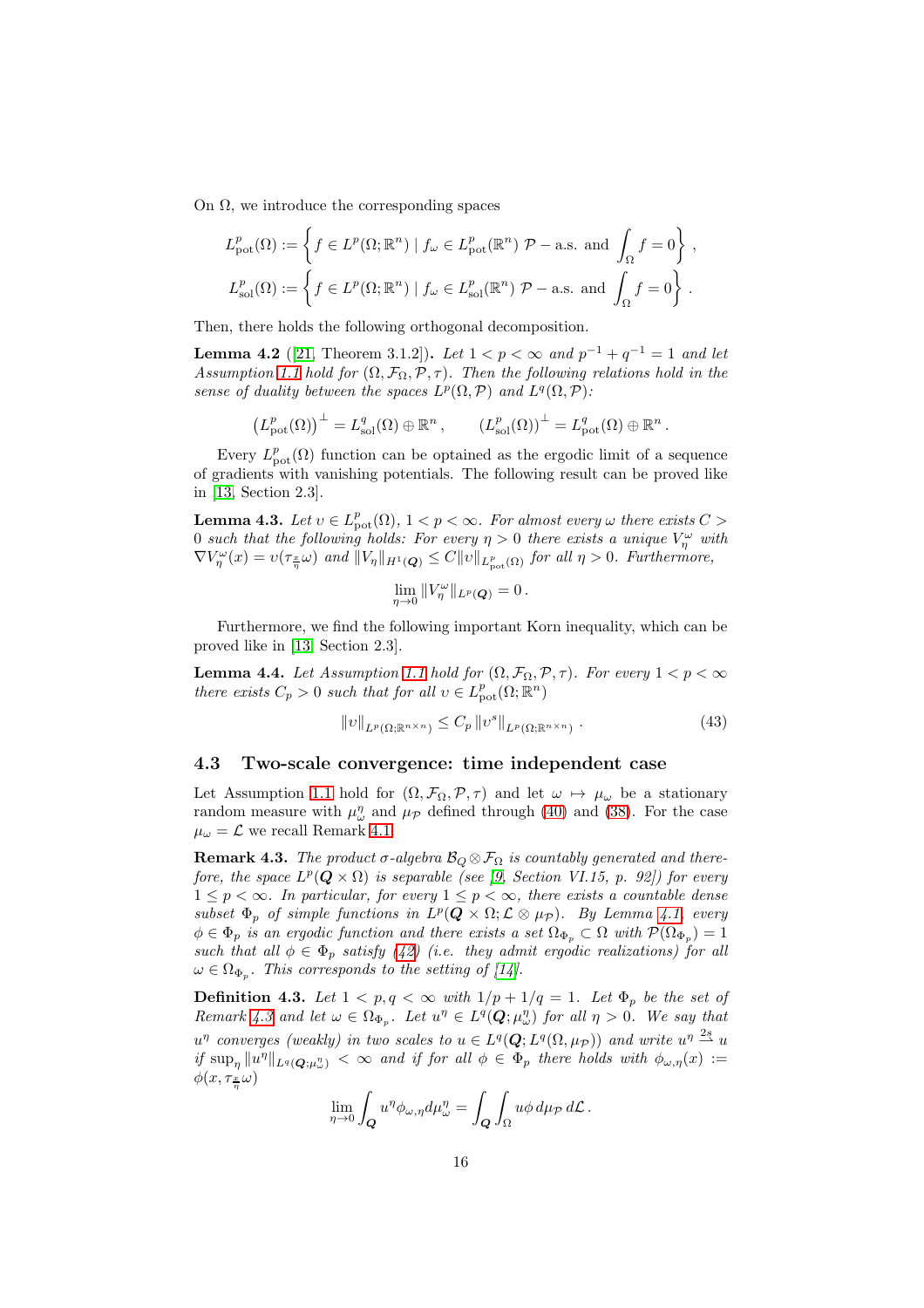Furthermore, we say that  $u^{\eta}$  converges strongly in two scales to u, written  $u^{\eta} \stackrel{2s}{\rightarrow}$ u, if for all weakly two-scale converging sequences  $v^{\eta} \in L^p(Q; \mu_{\omega}^{\eta})$  with  $v^{\eta} \stackrel{2s}{\longrightarrow}$  $v \in L^p(\mathbf{Q}; L^p(\Omega, \mu_{\mathcal{P}}))$  as  $\eta \to 0$  there holds

$$
\lim_{\eta \to 0} \int_{\mathbf{Q}} u^{\eta} v^{\eta} d\mu_{\omega}^{\eta} = \int_{\mathbf{Q}} \int_{\Omega} uv \, d\mu_{\mathcal{P}} \, d\mathcal{L}.
$$

<span id="page-16-0"></span>**Lemma 4.5** (Existence of two-scale limits [\[14\]](#page-24-6)). Let  $\omega \in \Omega_{\Phi_p}$ ,  $1 < p < \infty$ and  $u^{\eta} \in L^p(Q; \mu_\omega^n)$  be a sequence of functions such that  $||u^{\eta}||_{L^p(Q; \mu_\omega^n)} \leq C$ for some  $C > 0$  independent of  $\eta$ . Then there exists a subsequence of  $u^{\eta'}$  and  $u \in L^p(\mathbf{Q}; L^p(\Omega, \mu_{\mathcal{P}}))$  such that  $u^{\eta'} \stackrel{2s}{\rightharpoonup} u$  and

$$
||u||_{L^p(\mathbf{Q};L^p(\Omega,\mu_{\mathcal{P}}))} \leq \liminf_{\eta \to 0} ||u^{\eta'}||_{L^p(\mathbf{Q};\mu_{\omega}^{\eta})}.
$$
\n(44)

Closely connected with the definition of two-scale convergence and Lemma [4.5](#page-16-0) is the following result.

**Lemma 4.6.** Let  $f \in L^1(\Omega, \mu_{\mathcal{P}})$ . For almost all  $\omega \in \Omega$  it holds: for all  $\psi \in$  $C_0(Q)$  and  $u^{\eta} \in L^q(Q; \mu_{\omega}^{\eta}), \eta > 0$ , and  $u \in L^q(Q; L^q(\Omega, \mu_{\mathcal{P}}))$  with  $u^{\eta} \stackrel{2s}{\longrightarrow} u$  it holds

$$
\lim_{\eta \to 0} \int_{\mathbf{Q}} u^{\eta} \psi(x) f\left(\tau_{\frac{x}{\eta}} \omega\right) d\mu_{\omega}^{\eta} = \int_{\mathbf{Q}} \int_{\Omega} u \psi f d\mu_{\mathcal{P}} d\mathcal{L}.
$$

The following Lemma is well known in the periodic case([\[3\]](#page-24-20)) but also in the stochasticsetting ([\[14,](#page-24-6) [34\]](#page-25-4) for  $p = 2$ ). The following version can be proofed along the same lines as Lemma 6.2 in [\[14\]](#page-24-6).

<span id="page-16-1"></span>Lemma 4.7. Let  $1 < p < \infty$ . If  $u^{\eta} \in W_0^{1,p}(\mathbf{Q};\mathbb{R}^n)$  for all  $\eta$  with  $\|\nabla u^{\eta}\|_{L^p(\mathbf{Q})} <$ C for C independent from  $\eta > 0$  then there exists a subsequence  $u^{\eta'}$  and functions  $u \in W_0^{1,p}(\mathbf{Q};\mathbb{R}^n)$  and  $v \in L^p(\mathbf{Q}; L^p_{pot}(\Omega;\mathbb{R}^n))$  such that

$$
u^{\eta'} \stackrel{2s}{\rightharpoonup} u
$$
 and  $\nabla u^{\eta'} \stackrel{2s}{\rightharpoonup} \nabla u + v$  as  $\varepsilon \to 0$ .

We finally collect some usefull results.

**Lemma 4.8.** Let  $u \in L^p(Q; L^p(\Omega; \mu_{\mathcal{P}}))$ . Then, for almost every  $\omega \in \Omega$ , there exists a sequence  $u^{\eta} \in L^p(\mathbf{Q}; \mu_{\omega}^{\eta})$  such that  $u^{\eta} \stackrel{2s}{\longrightarrow} u$  as  $\eta \to 0$ .

<span id="page-16-2"></span>**Lemma 4.9.** Let  $N \in \mathbb{N}$  and let  $A \in L^{\infty}(\mathbf{Q}; L^{\infty}(\Omega; \mathcal{L}(\mathbb{R}^N, \mathbb{R}^N)))$  be symmetric and assume A is  $\mathcal{B}_Q \otimes \mathcal{F}_{\Omega}$  -measurable. We furthermore assume the existence of a constant  $\alpha > 0$  such that

$$
\alpha |\xi|^2 \le \xi A(x,\omega)\xi \le \frac{1}{\alpha} |\xi|^2 \qquad \forall \xi \in \mathbb{R}^n \text{ and for } \mathcal{L} \times \mu_{\mathcal{P}}\text{-a.e. } (x,\omega) \in \mathbf{Q} \times \Omega. \tag{45}
$$

Then, for almost all  $\omega \in \Omega_{\Phi_p}$  there holds: For all sequences  $u^{\eta} \in L^2(Q; \mu^n_{\omega}; \mathbb{R}^N)$ with weak two-scale limit  $u \in L^2(Q; L^2(\Omega; \mu_{\mathcal{P}}; \mathbb{R}^N))$  there holds with  $A_{\eta,\omega}(x) :=$  $A(x,\tau_{\frac{x}{\eta}}\omega)$ 

$$
\liminf_{\eta \to 0} \int_{\mathbf{Q}} u^{\eta} \cdot (A_{\eta,\omega} u^{\varepsilon}) d\mu_{\omega}^{\eta} \ge \int_{\mathbf{Q}} \int_{\Omega} u \cdot (Au) d\mu_{\mathcal{P}}.
$$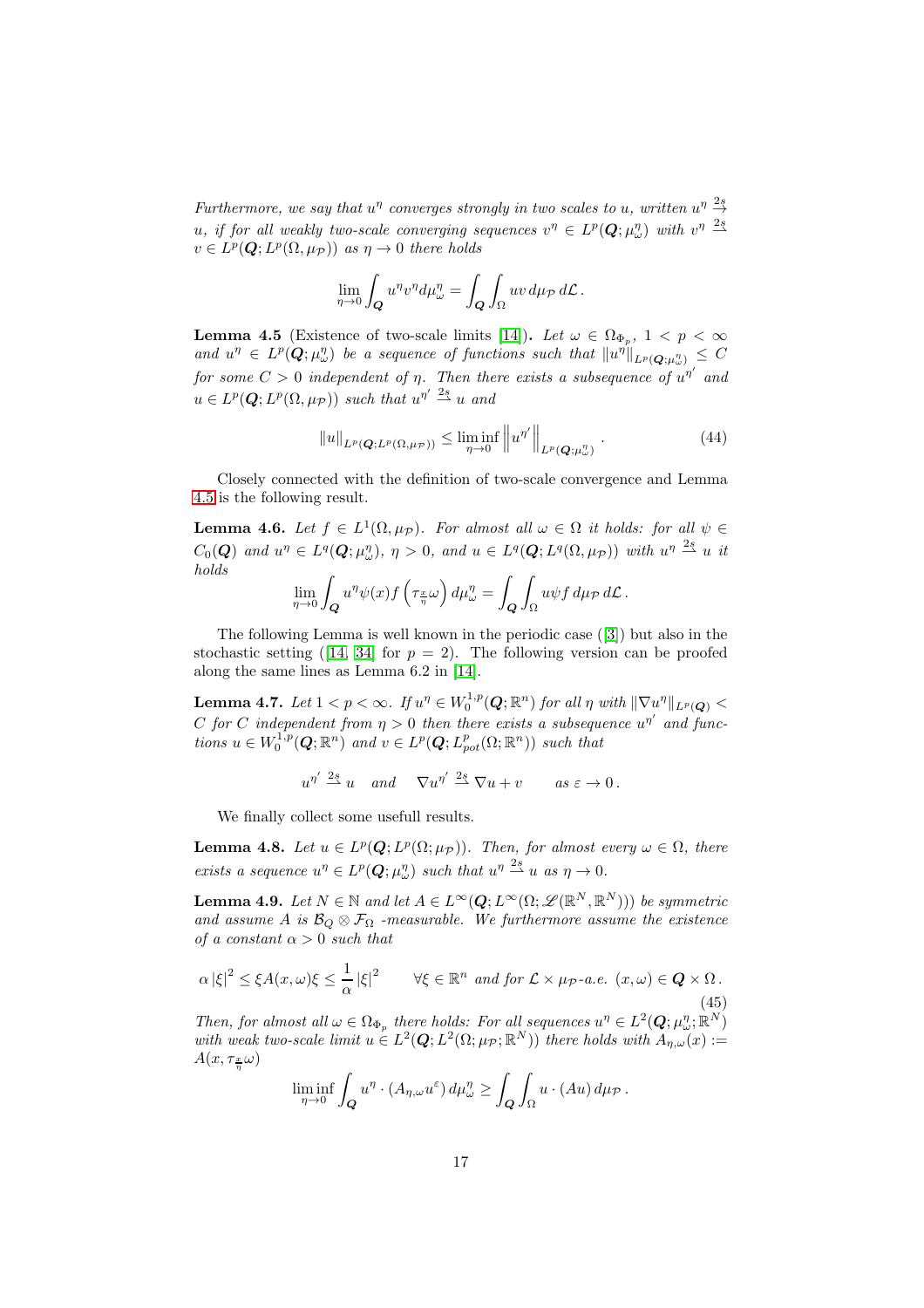#### 4.4 Two-scale convergence: time dependent case

We are also interested in the convergence behavior of functions  $u^{\eta} : [0, T] \rightarrow$  $L^p(\boldsymbol{Q},\mu_{\omega}^{\eta}).$ 

<span id="page-17-1"></span>**Definition 4.4.** Let  $1 < r, r', p, q < \infty$  with  $\frac{1}{p} + \frac{1}{q} = 1$  and  $\frac{1}{r'} + \frac{1}{r} = 1$ . Let  $\Phi_q$  be the set of Remark [4.3](#page-15-0) and let  $\omega \in \Omega_{\Phi_q}$ . Let  $u^{\eta} \in L^r(0,T; L^p(Q; \mu_{\omega}^{\eta}))$  for all  $\eta >$ 0. We say that  $u^{\eta}$  converges (weakly) in two scales to  $u \in L^r(0,T; L^p(\mathbf{Q}; L^p(\Omega, \mu_{\mathcal{P}})))$ and write  $u^{\eta} \stackrel{2s}{\longrightarrow} u$  if for all continuous and piecewise affine functions  $\phi : [0, T] \rightarrow$  $\Phi_q$  there holds with  $\phi_{\omega,\eta}(t,x) := \phi(t,x,\tau_{\frac{x}{\eta}}\omega)$ 

$$
\lim_{\eta \to 0} \int_0^T \int_{\mathbf{Q}} u^{\eta} \phi_{\omega, \eta} d\mu_{\omega}^{\eta} dt = \int_0^T \int_{\mathbf{Q}} \int_{\Omega} u \phi \, d\mu_{\mathcal{P}} dx dt
$$

The following two lemmas where proved in [\[14\]](#page-24-6).

<span id="page-17-5"></span>**Lemma 4.10.** Asssume that  $1 < p < \infty$  and  $1 < r \leq \infty$ . Then, every sequence of functions  $(u^n \in L^r(0,T; L^p(Q; \mu_\omega^n)))_{\varepsilon > 0}$  satisfying

$$
||u^\eta||_{L^r(0,T;L^p(\boldsymbol{Q};\mu_\omega^\eta))}\leq C
$$

for some  $C > 0$  independent from  $\eta$  has a weakly two-scale convergent subsequence with limit function  $u \in L^r(0,T; L^p(\mathbf{Q}; L^p(\Omega, \mu_{\mathcal{P}})))$ . Furthermore, if

$$
\|\partial_t u^\eta\|_{L^r(0,T;L^p(\mathbf{Q};\mu_\omega^\eta))}\leq C
$$

uniformly for  $1 < p \leq \infty$ , then also  $\|\partial_t u\|_{L^r(0,T;L^p(\mathbf{Q};L^p(\Omega,\mu_{\mathcal{P}})))} \leq C$  and  $\partial_t u^{\eta} \stackrel{2s}{\rightharpoonup}$  $\partial_t u$  in the sense of Definition [4.4](#page-17-1) as well as  $u^{\eta}(t) \stackrel{2s}{\rightharpoonup} u(t)$  for all  $t \in [0, T]$ .

# <span id="page-17-0"></span>5 Homogenization of convex functionals

<span id="page-17-2"></span>**Lemma 5.1.** Let Assumption [1.1](#page-2-0) hold for  $(\Omega, \mathcal{F}_{\Omega}, \mathcal{P}, \tau)$  and the random measure  $\mu_\omega$ . Let  $f: \mathbf{Q} \times \Omega \times \mathbb{R}^N \to \mathbb{R}$  be a convex functional in  $\mathbb{R}^N$ . For almost all  $\omega \in \Omega_{\Phi_p}$  the following holds: Let  $u^{\eta} \in L^q(\mathbf{Q};\mathbb{R}^N)$  be a sequence such that  $||u^{\eta}||_{L^{q}(Q)} \leq C$  for some  $0 < C < \infty$  and such that  $u^{\eta} \stackrel{2s}{\rightarrow} u \in L^{q}(Q \times \Omega; \mathcal{L} \otimes$  $\mu_{\mathcal{P}}; \mathbb{R}^N$ ). Then, it holds

$$
\int_{Q} \int_{\Omega} f(x, \tilde{\omega}, u(x, \tilde{\omega})) d\mu_{\mathcal{P}}(\tilde{\omega}) dx \le \liminf_{\eta \to 0} \int_{Q} f(x, \tau_{\frac{x}{\eta}} \omega, u^{\eta}(x)) d\mu_{\omega}^{\eta}(x).
$$

The proof of Lemma [5.1](#page-17-2) is literally the same as for Theorem 7.1 in [\[35\]](#page-25-12). However, we provide it here for completeness.

*Proof.* Let  $\omega \in \Omega_{\Phi_p}$  and let  $f^*$  denote the Fenchel conjugate of f in the third variable. Without loss of generality, we may assume that

<span id="page-17-3"></span>
$$
\lim_{\eta \to 0} \int_{\mathbf{Q}} f_{\eta,\omega}^*(x, \psi_{\omega}^{\eta}(x)) d\mu_{\omega}^{\eta}(x) = \int_{\mathbf{Q}} \int_{\Omega} f^*(x, \tilde{\omega}, \psi(x, \tilde{\omega})) d\mu_{\mathcal{P}}(\tilde{\omega}) dx \qquad (46)
$$

for all  $\psi \in \Phi_p^N$  and all  $\omega \in \Omega_{\Phi_p}$ . We first consider the case

<span id="page-17-4"></span>
$$
f(x, \tilde{\omega}, \xi) \ge |\xi|^q \tag{47}
$$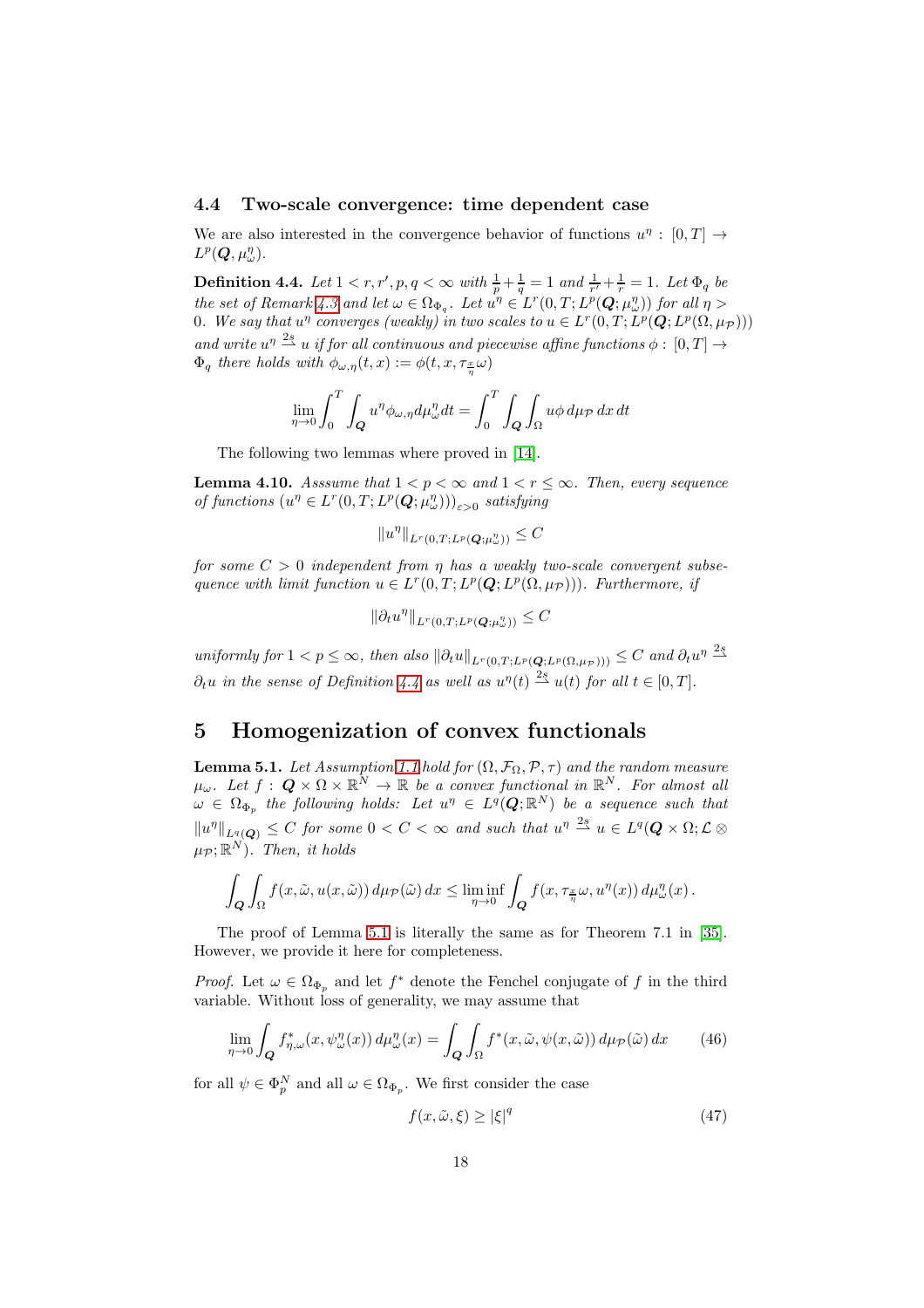for almost every  $(x, \tilde{\omega}) \in \mathbf{Q} \times \Omega$  and all  $\xi \in \mathbb{R}^N$ . We then find for every  $\psi \in \Phi_p^N$ 

$$
F_{\eta} := \int_{\mathbf{Q}} f_{\eta,\omega}(x, u^{\eta}(x)) d\mu_{\omega}^{\eta}(x) \ge \int_{\mathbf{Q}} u^{\eta}(x) \cdot \psi_{\omega}^{\eta}(x) d\mu_{\omega}^{\eta}(x) - \int_{\mathbf{Q}} f_{\eta,\omega}^{*}(x, \psi_{\omega}^{\eta}(x)) d\mu_{\omega}^{\eta}(x).
$$

Due to  $u^{\eta} \stackrel{2s}{\longrightarrow} u$  and [\(46\)](#page-17-3) we find

$$
\liminf_{\eta \to 0} F_{\eta} \ge \int_{Q} \int_{\Omega} \left( u(x, \tilde{\omega}) \cdot \psi(x, \tilde{\omega}) - f^{*}(x, \tilde{\omega}, \psi(x, \tilde{\omega})) \right) d\mu_{\mathcal{P}}(\tilde{\omega}) dx
$$

for all  $\psi \in \Phi_p^N$ . Since [\(47\)](#page-17-4) holds,  $f^*$  is continuous in  $\xi$  and the last inequality implies

<span id="page-18-0"></span>
$$
\liminf_{\eta \to 0} F_{\eta} \ge \int_{\mathbf{Q}} \int_{\Omega} f(x, \tilde{\omega}, u(x, \tilde{\omega})) \, d\mu_{\mathcal{P}}(\tilde{\omega}) \, dx \,. \tag{48}
$$

In the general case, let

$$
F_{\eta}^{\delta} := \int_{\mathbf{Q}} f_{\eta,\omega}(x, u^{\eta}(x)) d\mu_{\omega}^{\eta}(x) + \delta ||u^{\eta}||_{L^{q}(\mathbf{Q})}.
$$

Then,  $0 < F_{\eta}^{\delta} - F_{\eta} \leq C\delta$  and [\(48\)](#page-18-0) implies that

$$
\liminf_{\eta \to 0} F_{\eta}^{\delta} \ge \int_{\mathbf{Q}} \int_{\Omega} f(x, \tilde{\omega}, u(x, \tilde{\omega})) d\mu_{\mathcal{P}}(\tilde{\omega}) dx + \delta ||u||_{L^{q}(\mathbf{Q} \times \Omega)}.
$$

Hence the claim follows.

**Lemma 5.2.** Let Assumption [1.1](#page-2-0) hold for  $(\Omega, \mathcal{F}_{\Omega}, \mathcal{P}, \tau)$  and let  $\mu_{\omega}$  be a random measure. Let  $f: \mathbf{Q} \times \Omega \times \mathbb{R}^N \to \mathbb{R}$  be such that for a.e.  $(x, \tilde{\omega})$  the function  $f(x, \tilde{\omega}, \cdot)$  is convex in  $\mathbb{R}^N$ . Then, for almost every  $\omega \in \Omega_{\Phi_p}$  the following holds: If  $u_{\omega}^{\eta} \in L^{q}(\boldsymbol{Q};\mathbb{R}^{N})$  is a sequence of minimizers of the functionals

$$
F_{\eta,\omega}: u \mapsto \int_{\mathbf{Q}} f(x, \tau_{\frac{x}{\eta}} \omega, u(x)) d\mu_{\omega}^{\eta}(x)
$$

and if  $\sup_{\eta>0} ||u_{\omega}^{\eta}||_{L^{q}(Q;\mu_{\omega}^{\eta})} < \infty$ , then there exists  $u_{0,\omega} \in L^{q}(Q \times \Omega; \mathcal{L} \otimes \mu_{\mathcal{P}}; \mathbb{R}^{N})$ such that  $u_{\omega}^{\eta} \stackrel{2s}{\longrightarrow} u_{0,\omega}$  along a subsequence and  $u_{0,\omega}$  is a minimizer of

$$
F_0: L^q(Q \times \Omega; \mathcal{L} \otimes \mu_{\mathcal{P}}; \mathbb{R}^N) \to \mathbb{R}
$$
  

$$
u \mapsto \int_Q f(x, \tilde{\omega}, u(x, \tilde{\omega})) d\mu_{\mathcal{P}}(\tilde{\omega}) dx.
$$

*Proof.* Let  $u_0 \in L^q(Q \times \Omega; \mathcal{L} \otimes \mu_{\mathcal{P}})$  be a minimizer of  $F_0$ . By [\[29,](#page-25-13) Theorem III-39] we can assume that  $u_0(x, \tilde{\omega})$  minimizes  $f(x, \tilde{\omega})$  for almost every  $(x, \tilde{\omega})$ . Then, for almost all  $\omega \in \Omega$  it holds  $u_0^{\eta}(x) := u_0(x, \tau_{\frac{x}{\eta}} \omega) \in L^q(Q; \mathbb{R}^N)$  and

$$
F_{\eta,\omega}(u_0^{\eta}) \ge F_{\eta,\omega}(u^{\eta}).
$$

We chose a subsequence  $u^{\eta'}_{\omega}$  $\mu_{\omega}^{\eta'}$  and  $u_{0,\omega} \in L^q(\boldsymbol{Q} \times \Omega; \mathcal{L} \otimes \mu_{\mathcal{P}}; \mathbb{R}^N)$  such that  $u''_{\omega}$  $w''$   $\stackrel{2s}{\sim} u_{0,\omega}$ . Since  $F_{\eta,\omega}(u_0^{\eta}) \to F_0(u_0)$ , we find

$$
\int_{\mathbf{Q}} \int_{\Omega} f(x, \tilde{\omega}, u_{0,\omega}(x, \tilde{\omega})) d\mu_{\mathcal{P}}(\tilde{\omega}) dx \le \liminf_{\eta \to 0} F_{\eta,\omega}(u_{\omega}^{\eta}) \le F_0(u_0).
$$

Hence,  $u_{0,\omega}$  is a minimizer of  $F_0$ .

 $\Box$ 

 $\Box$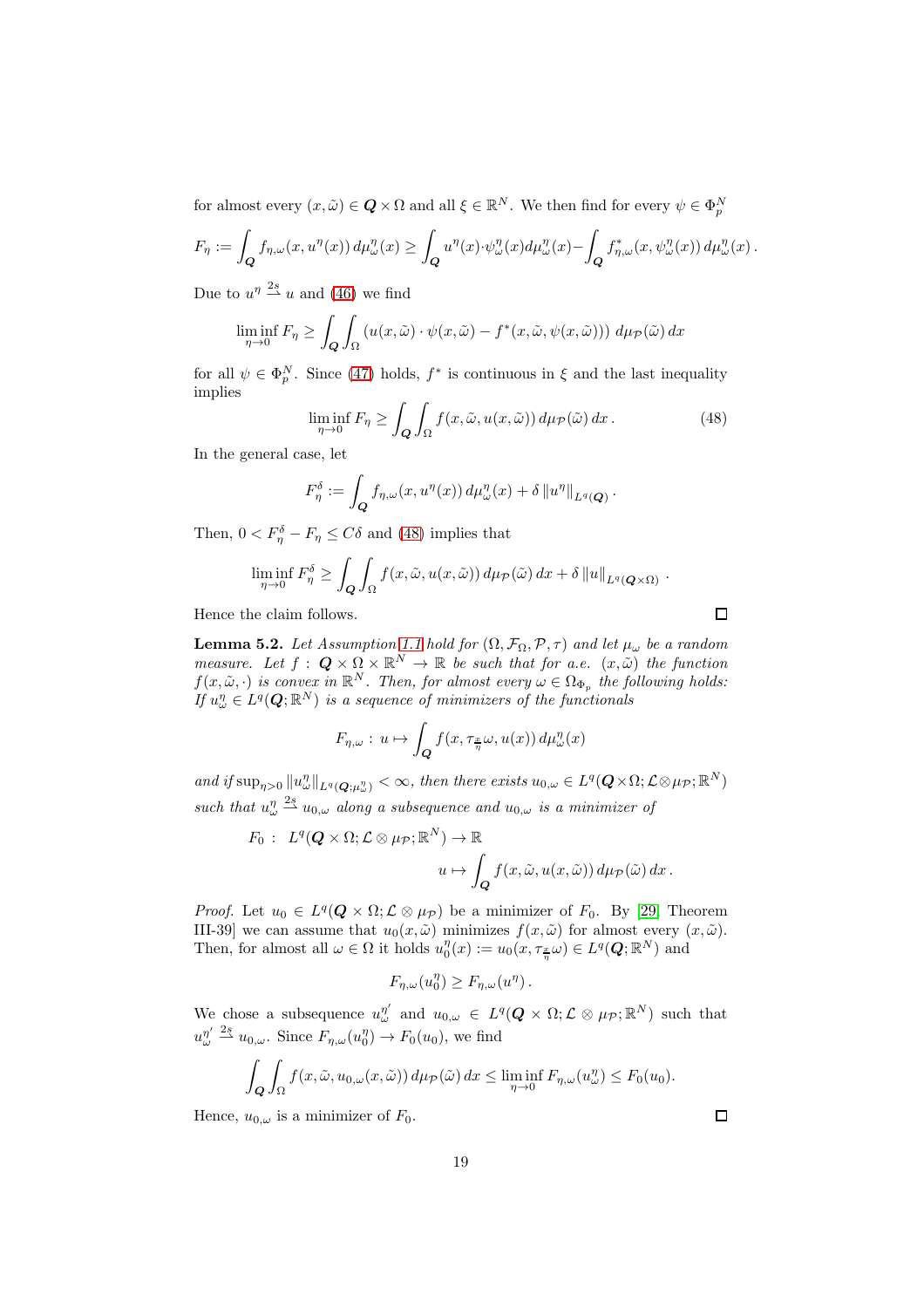**Theorem 5.1.** Let Assumption [1.1](#page-2-0) hold for  $(\Omega, \mathcal{F}_{\Omega}, \mathcal{P}, \tau)$  and let  $\mu_{\omega}$  be a random measure and let  $1 < p, q < \infty$  with  $\frac{1}{p} + \frac{1}{q} = 1$ . Let  $Q \subset \mathbb{R}^n$  be a bounded domain and  $f: \mathbf{Q} \times \Omega \times \mathbb{R}^d \to \mathbb{R}$  be measurable and for all  $(x, \omega)$ . Let  $f(x, \omega, \cdot)$ be continuous and convex in  $\mathbb{R}^d$  with  $f(x, \omega, \xi) \geq |\xi|^q$ . Then, for almost every  $\omega \in \Omega_{\Phi_p}$  it holds: If  $u^\eta \in W^{1,q}(\boldsymbol{Q})$  is a sequence of minimizers of the functional

$$
F_{\eta}: L^{q}(\mathbf{Q}) \to \mathbb{R}
$$

$$
u \mapsto \int_{\mathbf{Q}} f_{\omega,\eta}(x, \nabla u(x)) dx
$$

such that  $\sup_{\eta>0} \|u^n_{\omega}\|_{L^q(Q;\mu^n_{\omega})} < \infty$ , then there exist  $u_{\omega} \in W_0^{1,q}(Q)$  and  $v_{\omega} \in$  $L^q(Q; L^q_{pot}(\Omega))$  and a subsequence  $u^{\eta'}$  such that  $u^{\eta'} \to u_\omega$  strongly in  $L^q(Q)$ and  $\nabla u^{\eta'} \stackrel{2s}{\rightharpoonup} \nabla u_\omega + v_\omega$  as  $\eta \to 0$  and  $(u_\omega, v_\omega)$  is a minimizer of the functional

$$
F_0: W_0^{1,q}(\mathbf{Q}) \times L^q(\mathbf{Q}; L^q_{\text{pot}}(\Omega)) \to \mathbb{R}
$$
  

$$
(u, v) \mapsto \int_{\mathbf{Q}} \int_{\Omega} f(x, \omega, \nabla u(x) + v(x, \tilde{\omega})) d\mathcal{P}(\tilde{\omega}) dx.
$$

*Proof.* Let  $\Phi_{\text{pot}}$  be a countable dense subset of  $L^q_{\text{pot}}(\Omega)$  and let  $\tilde{\Omega} \subset \Omega_{\Phi_q}$  be a set of full measure such that Lemma lem:valid-ts-test-function holds for all  $\omega \in \tilde{\Omega}$ . By span $\Phi_{\text{pot}}$  we denote finite linear combinations of elements of  $\Phi_{\text{pot}}$ . In what follows we restrict to the case  $\omega \in \tilde{\Omega}$ .

Due to Lemma [4.7](#page-16-1) there exist  $u_{\omega} \in W^{1,q}(Q)$  and  $v_{\omega} \in L^q(Q; L^q_{\text{pot}}(\Omega))$  such that  $\nabla u^{\eta} \stackrel{2s}{\longrightarrow} \nabla u_{\omega} + v_{\omega}$  and  $u^{\eta} \to u_{\omega}$  along a subsequence, which we denote  $u^{\eta}$ for simplicity. Let  $u_0 \in W_0^{1,q}(Q)$  and  $v_0 \in L^q(Q; L^q_{pot}(\Omega))$  be a minimizer of the functional  $F_0$ .

Now, let  $\delta > 0$ . There exists  $v_{\delta} \in L^q(Q; \mathbb{R}\Phi_{\text{pot}})$  which is simple and has compact support in  $Q$  such that  $||v_0 - v_\delta||_{L^q(Q;L^q_{pot}(\Omega))} < \delta$ . In particular, we find sets  $A_i \subset \mathbf{Q}, 1 \leq i \leq K_{\delta}$  and functions  $\hat{v}_i \in \text{span}\Phi_{\text{pot}}$  such that

$$
v_{\delta}(x,\omega)=\sum_{i=1}^{K_{\delta}}\chi_{A_i}(x)\hat{v}_i(\omega).
$$

Let  $(\varphi_{\varepsilon})_{\varepsilon>0}\subset C_0^{\infty}(B_{\varepsilon})$  be a family of mollifiers. For  $\varepsilon>0$  we denote  $v_{\varepsilon,\delta}(\cdot,\omega):=$  $\varphi_{\varepsilon} * v(\cdot, \omega)$ , where  $*$  is the convolution with respect to the **Q**-coordinate. Then  $v_{\varepsilon,\delta} \in C_0^1(\overline{\mathbf{Q}}; \text{span}\Phi_{\text{pot}})$  for  $\varepsilon > 0$  small enough and  $||v_{\varepsilon,\delta} - v_{\delta}||_{L^q(\mathbf{Q};L^q_{\text{pot}}(\Omega))} \to 0$ as  $\varepsilon \to 0$ .

Given  $x \in \mathbf{Q}$  we apply Lemma [4.3](#page-15-1) and denote  $V_{\eta,\varepsilon,\delta}^{\omega}(x,\cdot) \in H^1(\mathbf{Q})$  the  $\eta$ potential to  $v_{\varepsilon,\delta}(x)$  and  $\eta$  and  $V_{\eta,\delta}^{\omega}(x,\cdot) \in H^1(\mathbf{Q})$  the potential to  $v_{\delta}(x)$  and  $\eta$ . Further, if  $\hat{V}_{i,\eta}^{\omega}$  is the corresponding  $\eta$ -potential to  $\hat{v}_i$ , we find

$$
V_{\eta,\varepsilon,\delta}^{\omega}(x,z) = \sum_{i=1}^{K_{\delta}} (\chi_{A_{i}} * \varphi_{\varepsilon})(x) \hat{V}_{i,\eta}^{\omega}(z) \text{ and } V_{\eta,\delta}^{\omega}(x,z) = \sum_{i=1}^{K_{\delta}} \chi_{A_{i}}(x) \hat{V}_{i,\eta}^{\omega}(z)
$$

Since the mapping  $\hat{v}_i \mapsto \hat{V}_{i,\eta}^{\omega}$  is linear, we find  $V_{\eta,\varepsilon,\delta}^{\omega} \in C_0^1(\mathbf{Q}; H^1(\mathbf{Q}))$  with

$$
\nabla \left( V_{\eta,\varepsilon,\delta}^{\omega}(x,x) \right) = \nabla_x V_{\eta,\varepsilon,\delta}^{\omega}(x,x) + \nabla_z V_{\eta,\varepsilon,\delta}^{\omega}(x,x) \n= \left( V_{\eta,\delta}^{\omega}(\cdot,x) * \nabla \varphi_{\varepsilon} \right)(x) + \left( \varphi_{\varepsilon} * v_{\delta}(\cdot,\tau_{\frac{x}{\eta}}) \right)(x)
$$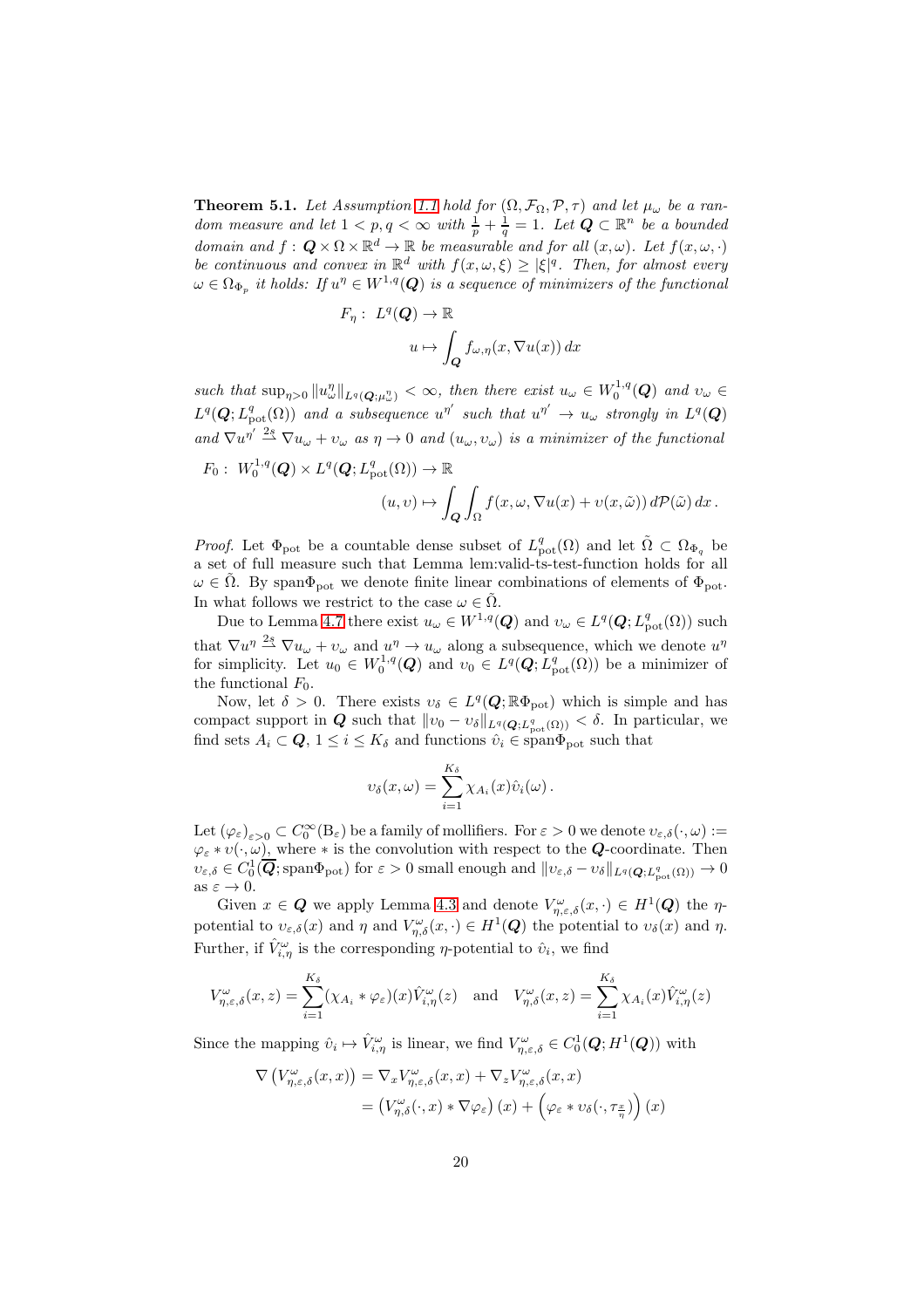For the first term on the right hand side we obtain

$$
\int_{\mathbf{Q}} \left| \left( V_{\eta,\delta}^{\omega}(\cdot,x) * \nabla \varphi_{\varepsilon} \right)(x) \right|^{q} dx \leq \int_{\mathbb{R}^{d}} dx \int_{\mathbb{R}^{d}} dz \, \|\nabla \varphi_{\varepsilon}\|_{\infty}^{q} \, |V_{\eta,\delta}^{\omega}(z-x,x)|^{q} \leq \|\nabla \varphi_{\varepsilon}\|_{\infty}^{q} \int_{\mathbf{Q}} dx \sum_{i=1}^{K_{\delta}} \left| \hat{V}_{i,\eta}^{\omega}(x) \right|^{q}
$$

Since the last expression on the right hand side converges to 0 as  $\eta \to 0$  by Lemma [4.3,](#page-15-1) we find that  $\nabla V_{\eta,\varepsilon,\delta}(x,x) \stackrel{2s}{\rightharpoonup} v_{\varepsilon,\delta}(x,\omega)$ .

Hence, we find for  $\varepsilon$  small enough that  $V^{\omega}_{\eta,\varepsilon,\delta}(x,x)$  is a valid point of evalutation for  $F_\eta$  and

$$
F_{\eta}(u_0 + V_{\eta,\varepsilon,\delta}^{\omega}) = \int_{\mathbf{Q}} f_{\omega,\eta}(x,\nabla u_0(x) + (V_{\eta,\delta}^{\omega}(\cdot,x) * \nabla \varphi_{\varepsilon}) (x) + (\varphi_{\varepsilon} * v_{\delta}(\cdot,\tau_{\frac{x}{\eta}}\omega)) (x)) dx
$$

$$
\to \int_{\mathbf{Q}} \int_{\Omega} f(x,\omega,\nabla u_0(x) + v_{\varepsilon,\delta}(x,\tilde{\omega})) d\mathcal{P}(\tilde{\omega}) dx \quad \text{as } \eta \to 0.
$$

On the other hand, due to Lemma [5.1,](#page-17-2) we have

$$
\lim_{\eta \to 0} F_{\eta}(u_0 + V_{\eta,\varepsilon,\delta}^{\omega}) \ge \liminf_{\eta \to 0} F_{\eta}(u^{\eta}) \ge F_0(u_{\omega},v_{\omega}) \ge F_0(u_0,v_0).
$$

Since f is continuous in  $\xi$ , we obtain from successively passing to the limits  $\varepsilon \to 0$  and  $\delta \to 0$  that

$$
F_0(u_0, v_0) \ge F_0(u_\omega, v_\omega) \ge F_0(u_0, v_0).
$$

# <span id="page-20-0"></span>6 Homogenized system of equations

In this section, we are in the setting  $\mu_{\omega} = \mathcal{L}$  for all  $\omega$ . Hence, we frequently use the notations introduced in Remark [4.1.](#page-13-1)

The model equations of the problem (the microscopic problem) are

<span id="page-20-1"></span>
$$
-\operatorname{div}_x \sigma_\eta(x,t) = b(x,t), \tag{49}
$$

$$
\sigma_{\eta}(x,t) = \tilde{\mathbb{C}}\left[\tau_{\frac{x}{\eta}}\tilde{\omega}\right] \left(\varepsilon(\nabla_x u_{\eta}(x,t)) - Bz_{\eta}(x,t)\right),\tag{50}
$$

$$
\partial_t z_\eta(x,t) \in \tilde{g}\left(\tau_{\frac{x}{\eta}}\tilde{\omega}, B^T\sigma_\eta(x,t) - \tilde{L}_\eta[\tau_{\frac{x}{\eta}}\tilde{\omega}]z_\eta(x,t)\right), \tag{51}
$$

together with the homogeneous Dirichlet boundary condition

$$
u_{\eta}(x,t) = 0, \qquad (x,t) \in \partial \mathbf{Q} \times (0,\infty), \tag{52}
$$

and the initial condition

<span id="page-20-2"></span>
$$
z_{\eta}(x,0) = \tilde{z}^{(0)}(x,\tau_{\frac{x}{\eta}}\tilde{\omega}), \qquad x \in \mathbf{Q}.\tag{53}
$$

Now, we state the main result on the stochastic homogenization of the weak solution  $(u_{\eta}, \sigma_{\eta}, z_{\eta})$  of problem [\(49\)](#page-20-1) - [\(53\)](#page-20-2).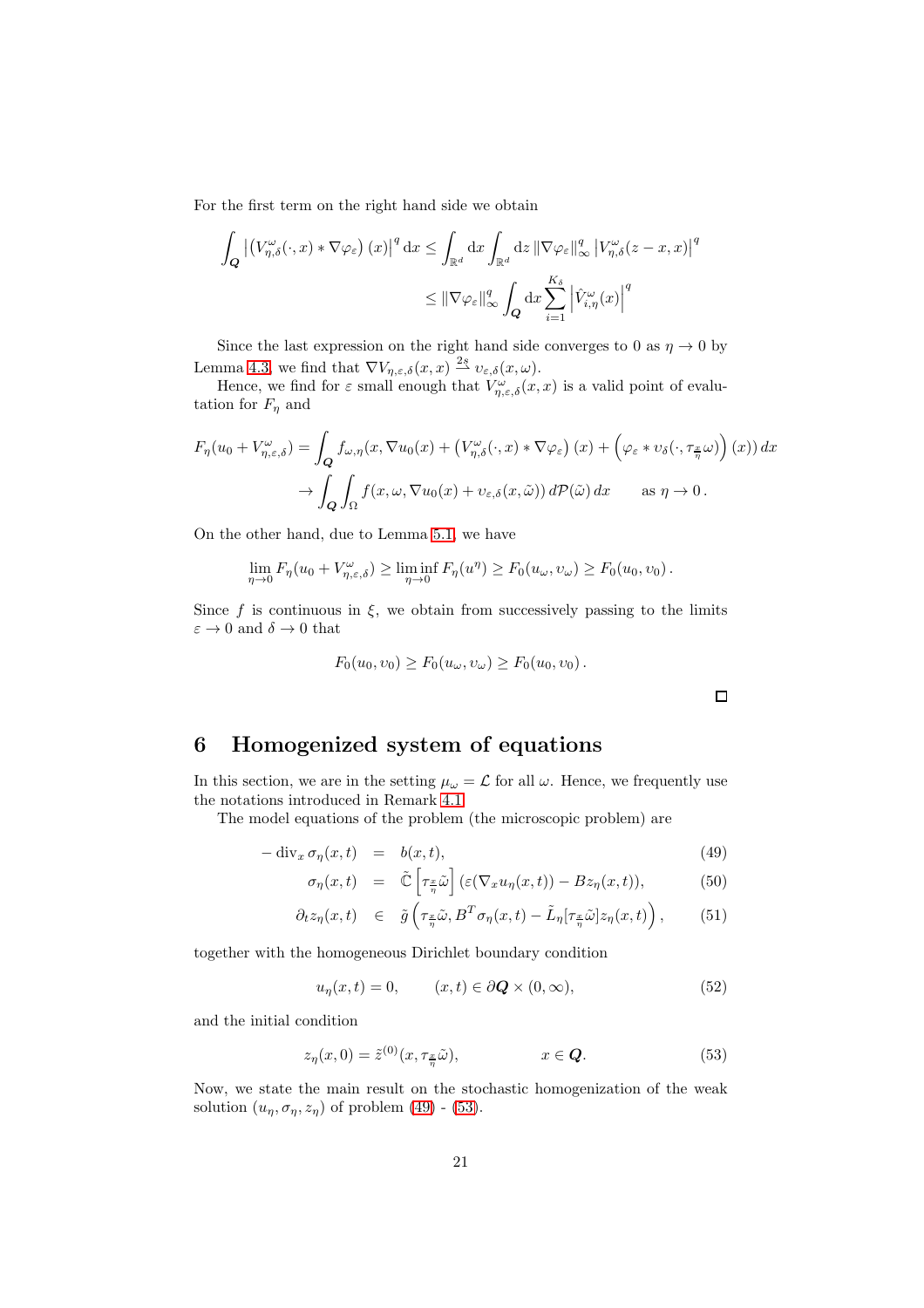<span id="page-21-1"></span>Theorem 6.1. Suppose that all assumptions of Theorem [3.1](#page-10-0) are satisfied. Let  $(u_n, \sigma_n, z_n)$  be a weak solution of the initial-boundary value problem [\(49\)](#page-20-1) - [\(53\)](#page-20-2). Then, there exist

$$
u_0 \in W^{1,q}(0, T_e; W_0^{1,q}(\mathbf{Q}, \mathbb{R}^3)), \quad u_1 \in W^{1,q}(0, T_e; L^q(\mathbf{Q}; L^q_{pot}(\Omega; \mathbb{R}^3))),
$$
  

$$
\sigma_0 \in H^1(0, T_e; L^2(\mathbf{Q}; L^2_{sol}(\Omega; \mathcal{S}^3))), \quad z_0 \in W^{1,q}(0, T_e; L^q(\mathbf{Q}; L^q(\Omega; \mathbb{R}^N)))
$$

such that (up to a subsequence)

<span id="page-21-2"></span>
$$
u_{\eta} \stackrel{2s}{\rightharpoonup} u_0, \quad \nabla u_{\eta} \stackrel{2s}{\rightharpoonup} \nabla u_0 + u_1, \quad \sigma_{\eta} \stackrel{2s}{\rightharpoonup} \sigma_0 \text{ and } z_{\eta} \stackrel{2s}{\rightharpoonup} z_0. \tag{54}
$$

The weak two-scale limit function  $(u_0, u_1, \sigma_0, z_0)$  solves the following homogenized problem:

<span id="page-21-3"></span>
$$
-\operatorname{div}_x \left( \int_{\Omega} \sigma_0(x, \omega, t) d\mathcal{P} \right) = b(x, t),
$$
\n
$$
\sigma_0(x, \omega, t) = \tilde{\mathbb{C}}[\omega] \Big( \varepsilon(u_1(x, \omega, t)) - Bz_0(x, \omega, t) + \varepsilon(\nabla_x u_0(x, t)) \Big), \quad (56)
$$

which hold for  $(x, \omega, t) \in \mathbf{Q} \times \Omega \times [0, T_e]$ , and with the boundary condition

<span id="page-21-5"></span>
$$
u_0(x,t) = 0, \quad (x,t) \in \partial \mathbf{Q} \times (0,T_e). \tag{57}
$$

Moreover, the following variational inequality holds  $(\tilde{A} := \tilde{C}^{-1})$ 

<span id="page-21-6"></span>
$$
\int_{Q} \int_{\Omega} \left\{ \left( \tilde{\mathbb{A}}[\omega] \sigma(x,\omega,t), \sigma(x,\omega,t) \right) + \left( \tilde{L}[\omega] z(x,\omega,t), z(x,\omega,t) \right) \right\} dP dx
$$

$$
+ \int_{0}^{t} \int_{Q} \int_{\Omega} f_{\tilde{g}}\left(\omega, B^{T} \sigma(x,\omega,\tau) - \tilde{L}[\omega] z(x,\omega,\tau), \partial_{\tau} z(x,\omega,\tau) \right) dP dx d\tau
$$

$$
\leq \int_{Q} \int_{\Omega} \left\{ \left( \tilde{\mathbb{A}}[\omega] \sigma^{(0)}(x,\omega), \sigma^{(0)}(x,\omega) \right) + \left( \tilde{L}[\omega] \tilde{z}^{(0)}(x,\omega), \tilde{z}^{(0)}(x,\omega) \right) \right\} dP dx
$$

$$
+ \int_{0}^{t} \int_{Q} \left( b(x,\tau), \partial_{\tau} u(x,\tau) \right) dx d\tau, \tag{58}
$$

where  $(v^{(0)}, v_1) \in H^1(\mathbf{Q}, \mathbb{R}^3) \times L^2(\mathbf{Q}, L^2_{pot}(\Omega))$  and  $\sigma^{(0)} \in L^2(\mathbf{Q}, L^2_{sol}(\Omega))$  solve the linear elasticity problem

<span id="page-21-4"></span>
$$
-\operatorname{div}_x \sigma^{(0)}(x,\omega) = b(x,0), \tag{59}
$$

$$
\sigma^{(0)}(x,\omega) = \tilde{\mathbb{A}}[\omega](\varepsilon(\nabla v^{(0)}(x) + v_1(x,\omega)) - B\tilde{z}^{(0)}(x,\omega)), \quad (60)
$$

$$
v^{(0)}(x) = 0, \qquad x \in \partial \mathbf{Q}.
$$
 (61)

The careful reading of the proof of Theorem [3.1](#page-10-0) suggests the following result.

<span id="page-21-0"></span>Proposition 6.1. Suppose that all assumptions of Theorem [3.1](#page-10-0) are satisfied. Then, the weak solution  $(u_n, \sigma_n, z_n)$  of problem [\(49\)](#page-20-1) - [\(53\)](#page-20-2) (in the sense of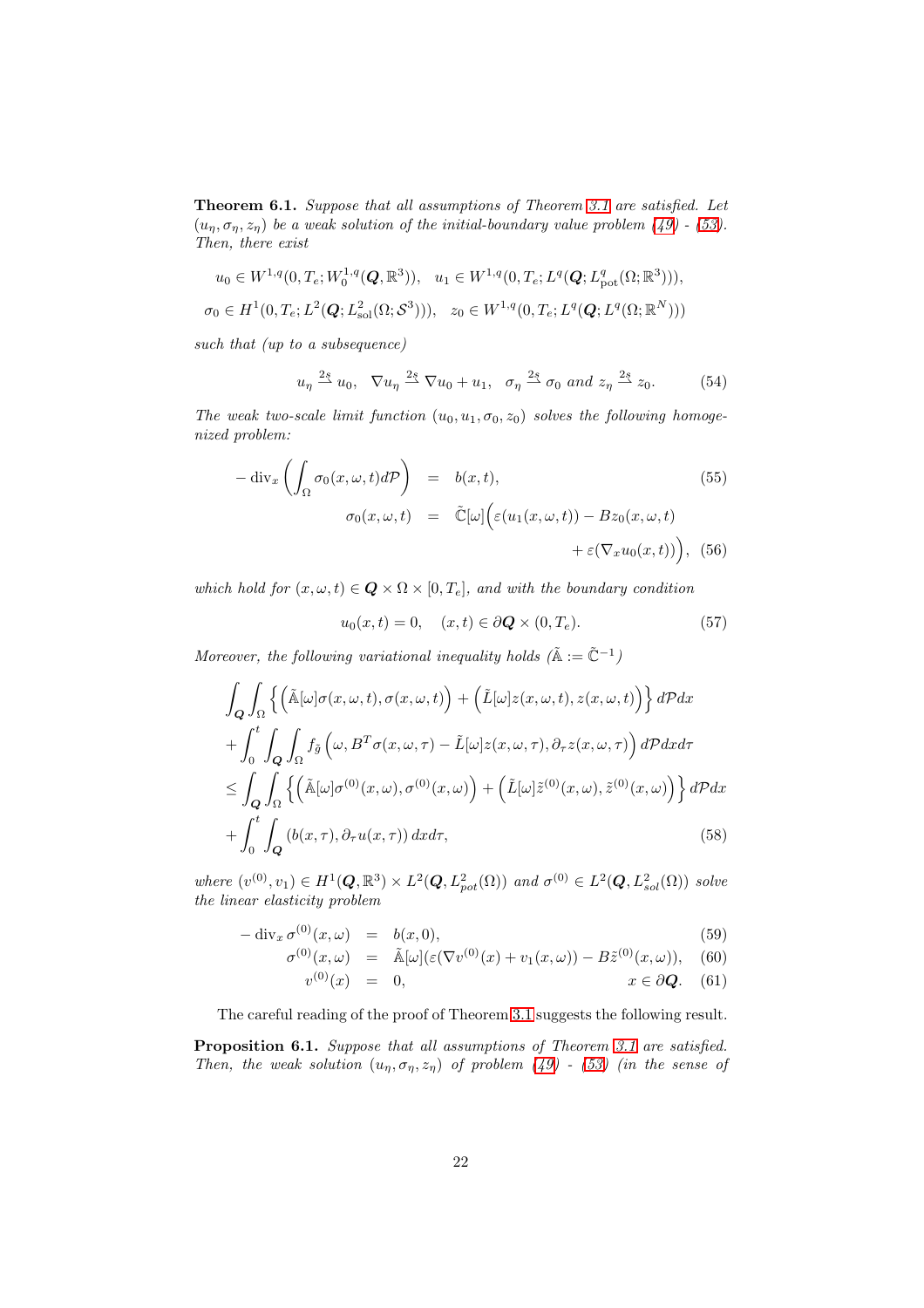Definition [3.1\)](#page-8-3) fullfills the uniform estimates

 ${u_{\eta}}_{\eta}$  is uniformly bounded in  $W^{1,q}(0, T_e; L^q(\boldsymbol{Q}; \mathbb{R}^3)),$  $\{\sigma_{\eta}\}_{\eta}$  is uniformly bounded in  $L^{\infty}(0, T_e; L^2(\boldsymbol{Q}; \mathcal{S}^3)),$  $\{z_{\eta}\}_{\eta}$  is uniformly bounded in  $W^{1,q}(0,T_e;L^q(\boldsymbol{Q};\mathbb{R}^N)),$  $\{L^{1/2}z_{\eta}\}_{\eta}$  is uniformly bounded in  $L^{\infty}(0,T_e;L^2(\boldsymbol{Q};\mathbb{R}^N)),$  $\{\Sigma_{\eta}\}_\eta$  is uniformly bounded in  $L^p(0, T_e; L^p(\boldsymbol{Q}; \mathbb{R}^N)).$ 

The result of Proposition [6.1](#page-21-0) plays an important role in the proof of Theorem [6.1](#page-21-1) below.

#### Proof of Theorem [6.1](#page-21-1)

Proof. Proposition [6.1](#page-21-0) provides the required uniform estimates for the solution of the microscopic problem [\(49\)](#page-20-1) - [\(53\)](#page-20-2). Therefore, due to Lemma [4.10](#page-17-5) there exist functions  $u_0$ ,  $u_1$ ,  $\sigma_0$  and  $z_0$  with the prescribed regularities in Theorem [6.1](#page-21-1) such that the convergence results in [\(54\)](#page-21-2) hold. We note that [\(50\)](#page-20-1) gives equation  $(56)$ , namely

$$
\sigma_0(x,\omega,t) = \tilde{\mathbb{C}}[\omega] \big(\varepsilon(\nabla_x u_0(x,t) + u_1(x,\omega,t)) - Bz_0(x,\omega,t)\big), \text{ a.e. } (62)
$$

Next, we test equation [\(49\)](#page-20-1) with a function  $\phi \in C_0^{\infty}(\mathbf{Q}, \mathbb{R}^3)$ . Passing to the stochastic two-scale limit in the integral identity corresponding to [\(49\)](#page-20-1) yields

$$
\int_{\mathbf{Q}} \int_{\Omega} (\sigma_0(x,\omega,t), \varepsilon(\nabla_x \phi(x))) dx d\mathcal{P}(\omega) = \int_{\mathbf{Q}} (b(x,t), \phi(x)) dx.
$$
 (63)

Now, we consider  $\phi_{\tilde{\omega},\eta}(x,t) = \eta \phi(x,t) V_{\eta}^{\tilde{\omega}}(x)$ , where  $\phi \in C_0^{\infty}(\mathbf{Q}_{T_e}, \mathbb{R})$  and  $v \in$  $L^q_{\text{pot}}(\Omega)$  with potential  $V^{\tilde{\omega}}_{\eta}$  given by Lemma [4.3,](#page-15-1) as another test function in [\(49\)](#page-20-1) and obtain

<span id="page-22-0"></span>
$$
\eta \int_0^{T_e} \int_{\mathbf{Q}} \left( \sigma_\eta(x, t), V_\eta^{\tilde{\omega}}(x) \otimes \nabla_x \phi(x, t) \right) dx dt + \int_0^{T_e} \int_{\mathbf{Q}} \left( \sigma_\eta(x, t), \phi(x, t) \varepsilon (\nabla_x v(\tau_{\frac{x}{\eta}} \tilde{\omega})) \right) dx dt = \int_0^{T_e} \int_{\mathbf{Q}} \left( b(x, t), \phi_\eta(x, t) \right) dx dt.
$$
 (64)

The stochastic two-scale limit in equation [\(64\)](#page-22-0) yields

<span id="page-22-1"></span>
$$
\int_0^{T_e} \int_{\Omega} \int_{\Omega} \left( \sigma_0(x, \omega, t), \varepsilon(\nabla_\omega v(\omega)) \right) \phi(x, t) d\mathcal{P}(\omega) dx dt = 0.
$$
 (65)

Equation [\(65\)](#page-22-1) implies that the integral identity

<span id="page-22-2"></span>
$$
\int_{\Omega} \left( \sigma_0(x, \omega, t), \varepsilon (\nabla_{\omega} v(\omega)) \right) d\mathcal{P}(\omega) = 0 \tag{66}
$$

holds for ever  $v \in L^q_{\text{pot}}(\Omega)$  for a.e.  $(x,t) \in \mathbf{Q} \times (0,T_e)$ . Integral equality [\(66\)](#page-22-2) yields that  $\sigma_0(x, \cdot, t) \in L^2_{\text{sol}}(\Omega; \mathcal{S}^3)$  for a.e.  $(x, t) \in \mathbf{Q} \times (0, T_e)$ .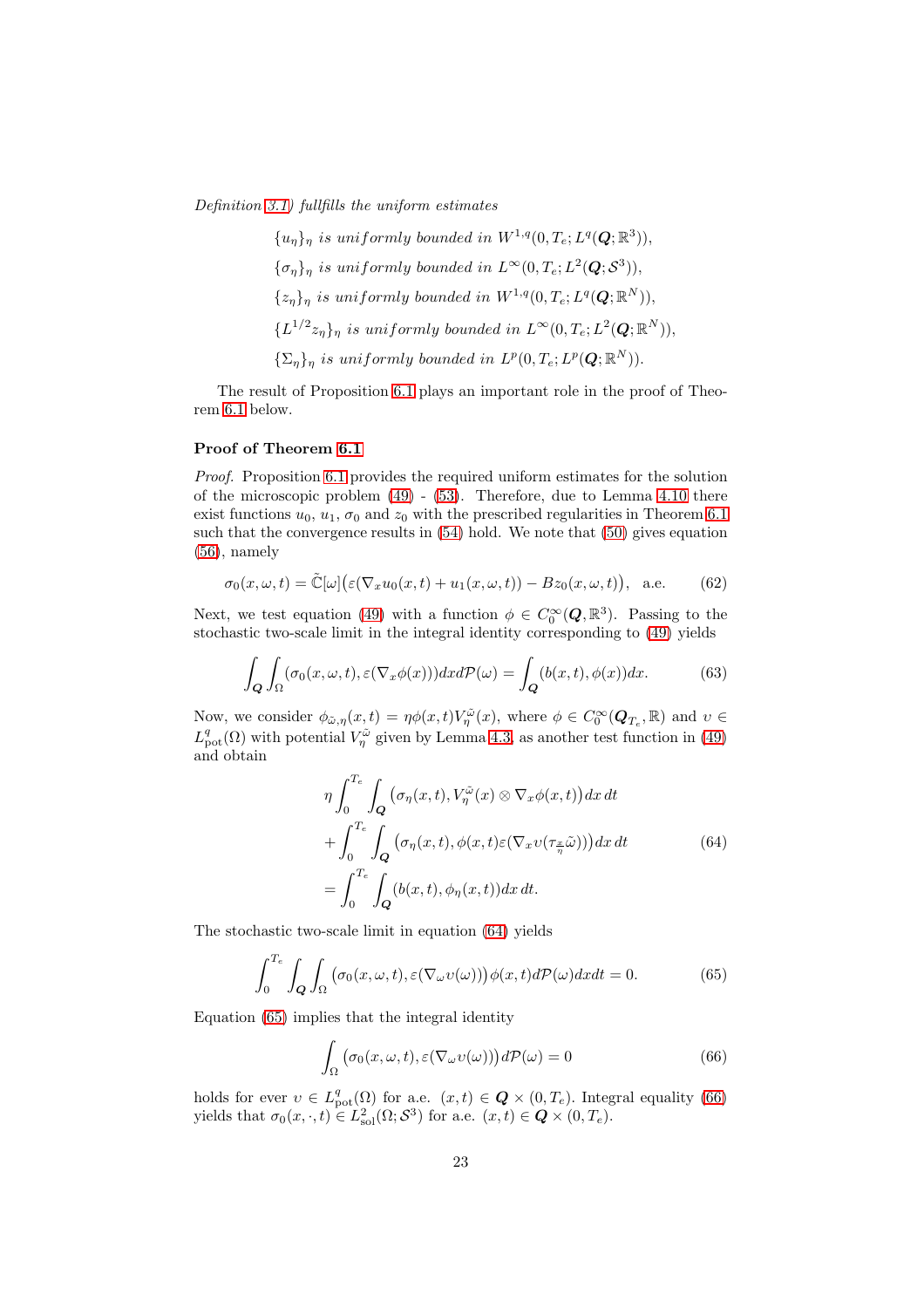To pass to the stochastic two-scale limit in the inequality

$$
\int_{\mathbf{Q}} \left\{ \left( \tilde{\mathbb{A}}[\tau_{\frac{x}{\eta}}\tilde{\omega}]\sigma_{\eta}(x,t), \sigma_{\eta}(x,t) \right) + \left( \tilde{L}[\tau_{\frac{x}{\eta}}\tilde{\omega}]z_{\eta}(x,t), z_{\eta}(x,t) \right) \right\} dx \n+ \int_{0}^{t} \int_{\mathbf{Q}} f_{\tilde{g}} \left( \tau_{\frac{x}{\eta}}\tilde{\omega}, B^{T}\sigma_{\eta}(x,\tau) - \tilde{L}[\tau_{\frac{x}{\eta}}\tilde{\omega}]z_{\eta}(x,\tau), \partial_{\tau} z_{\eta}(x,\tau) \right) dx d\tau \n\leq \int_{\mathbf{Q}} \left( \tilde{\mathbb{A}}[\tau_{\frac{x}{\eta}}\tilde{\omega}]\sigma_{\eta}^{(0)}(x), \sigma_{\eta}^{(0)}(x) \right) dx + \int_{0}^{t} \int_{\mathbf{Q}} \left( b(x,\tau), \partial_{\tau} u_{\eta}(x,\tau) \right) dx d\tau \n+ \int_{\mathbf{Q}} \left( \tilde{L}[\tau_{\frac{x}{\eta}}\tilde{\omega}] \tilde{z}^{(0)}(x,\tau_{\frac{x}{\eta}}\tilde{\omega}), \tilde{z}^{(0)}(x,\tau_{\frac{x}{\eta}}\tilde{\omega}) \right) dx,
$$

we use the results of Lemma [4.9](#page-16-2) and Lemma [5.1](#page-17-2) and obtain

$$
\int_{Q} \int_{\Omega} \left\{ \left( \tilde{\mathbb{A}}[\omega] \sigma(x, \omega, t), \sigma(x, \omega, t) \right) + \left( \tilde{L}[\omega] z(x, \omega, t), z(x, \omega, t) \right) \right\} d\mathcal{P}(\omega) dx \n+ \int_{0}^{t} \int_{Q} \int_{\Omega} f_{\tilde{g}} \left( \omega, B^{T} \sigma(x, \omega, \tau) - \tilde{L}[\omega] z(x, \omega, \tau), \partial_{\tau} z(x, \omega, \tau) \right) d\mathcal{P}(\omega) dx d\tau \n\leq \int_{Q} \int_{\Omega} \left\{ \left( \tilde{\mathbb{A}}[\omega] \sigma^{(0)}(x, \omega), \sigma^{(0)}(x, \omega) \right) + \left( \tilde{L}[\omega] \tilde{z}^{(0)}(x, \omega), \tilde{z}^{(0)}(x, \omega) \right) \right\} d\mathcal{P}(\omega) dx \n+ \int_{0}^{t} \int_{Q} \left( b(x, \tau), \partial_{\tau} u(x, \tau) \right) dx d\tau,
$$

where  $\sigma^{(0)} \in L^2(Q, L^2(\Omega))$  solves the following linear elasticity problem [\(59\)](#page-21-4)–  $(61)$ , which is obtained by the passage to the stochastic two-scale limit in equa-tions [\(12\)](#page-7-1) - [\(14\)](#page-7-1). Here,  $v^{(0)} \in H^1(Q, \mathbb{R}^3)$  and  $v_1 \in L^2(Q, L^2_{pot}(\Omega))$ .

Therefore, we conclude that the limit function  $(u_0, u_1, \sigma_0, z_0)$  satisfies the homogenized problem [\(55\)](#page-21-3) - [\(57\)](#page-21-5) and the variational inequality [\(58\)](#page-21-6).  $\Box$ 

# Appendix: Rothe's approximation functions

Here we recall the definition of Rothe's approximation functions. For any family  $\{\xi_m^n\}_{n=0,\dots,2m}$  of functions in a reflexive Banach space X and for  $h = T_e/m$ , we define the piecewise affine interpolant  $\xi_m \in C([0, T_e], X)$  by

$$
\xi_m(t) := \left(\frac{t}{h} - (n-1)\right)\xi_m^n + \left(n - \frac{t}{h}\right)\xi_m^{n-1} \quad \text{for } (n-1)h \le t \le nh,\tag{67}
$$

and the piecewise constant interpolant  $\bar{\xi}_m \in L^{\infty}(0, T_e; X)$  by

<span id="page-23-0"></span>
$$
\bar{\xi}_m(t) := \xi_m^n \text{ for } (n-1)h < t \le nh, \ n = 1, \dots, 2^m, \text{ and } \bar{\xi}_m(0) := \xi_m^0. \tag{68}
$$

For the further analysis we recall the following property of  $\bar{\xi}_m$  and  $\xi_m$ :

<span id="page-23-1"></span>
$$
\|\xi_m\|_{L^p(0,T_e;X)} \le \|\bar{\xi}_m\|_{L^p(-h,T_e;X)} \le \left(h\|\xi_m^0\|_X^p + \|\bar{\xi}_m\|_{L^p(0,T_e;X)}^p\right)^{1/p},\tag{69}
$$

where  $\bar{\xi}_m$  is formally extended to  $t \leq 0$  by  $\xi_m^0$  and  $1 \leq p \leq \infty$  (see [\[25\]](#page-25-11)).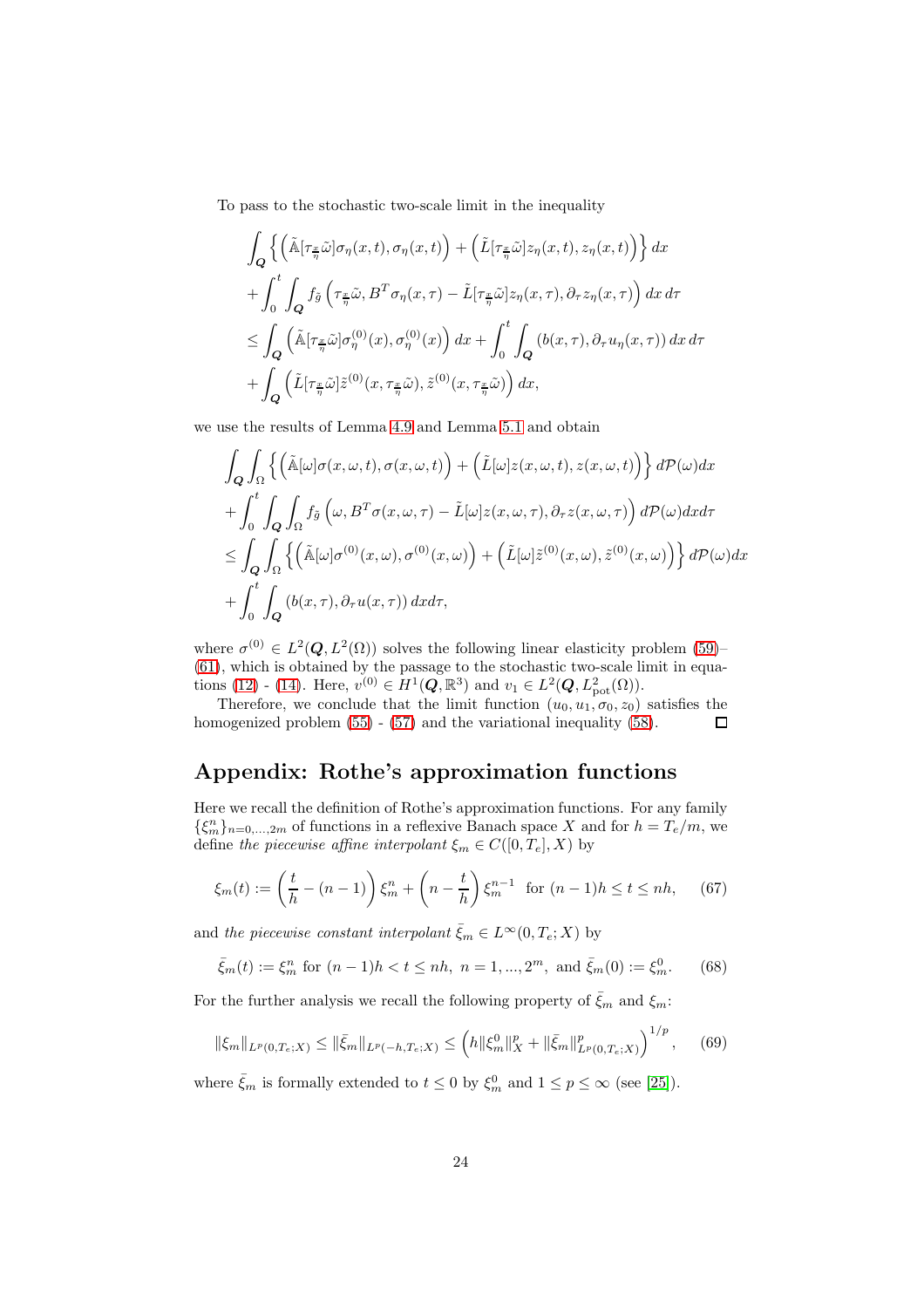## Acknowledgement

M.H. is financed by DFG within research project SFB  $1114 - C05$ . N. S. acknowledges the financial support by the DFG within the research project NE 1498/4-1.

# <span id="page-24-7"></span>References

- [1] H.-D. Alber. Materials with Memory. Initial-Boundary Value Problems for Constitutive Equations with Internal Variables, volume 1682 of Lecture Notes in Mathematics. Springer, Berlin, 1998.
- <span id="page-24-0"></span>[2] H.-D. Alber and S. Nesenenko. Justification of homogenization in viscoplasticity: from convergence on two scales to an asymptotic solution in  $L^2(\Omega)$ . J. Multiscale Modeling, 1(2):223–244, 2009.
- <span id="page-24-20"></span>[3] G. Allaire. Homogenization and two-scale convergence. SIAM Journal on Mathematical Analysis, 23(6):1482–1518, 1992.
- <span id="page-24-12"></span>[4] J.-P. Aubin and H. Frankowska. Set-Valued Analysis. Modern Birkhäuser Classics, Boston, 2008.
- <span id="page-24-10"></span>[5] V. Barbu. Nonlinear Semigroups and Differential Equations in Banach Spaces. Editura Academiei, Bucharest, 1976.
- <span id="page-24-13"></span>[6] C. Castaing and M. Valadier. Convex analysis and Measurable Multifunctions, volume 580 of Lecture Notes in Mathematics Studies. Springer, Berlin, 1977.
- <span id="page-24-9"></span>[7] D.J. Daley and D. Vere-Jones. An Introduction to the Theory of Point Processes. Springer-Verlag New York, 1988.
- <span id="page-24-15"></span>[8] A. Damlamian, N. Meunier, and J. Van Schaftingen. Periodic homogenization of monotone multivalued operators. Nonlinear Anal., Theory Methods Appl., 67:3217–3239, 2007.
- <span id="page-24-16"></span><span id="page-24-8"></span>[9] J.L. Doob. Measure theory. Graduate Texts in Mathematics. Springer, New York, 1994.
- [10] S. Fitzpatrick. Representing monotone operators by convex functions. In Workshop/Miniconference on Functional Analysis and Optimization (Canberra 1988), volume 20 of Proceedings of the Centre for Mathematical Analysis, pages 59–65. Australian National University, Canberra, Australia, 1988.
- <span id="page-24-1"></span>[11] G. A. Francfort and A.Giacomini. On periodic homogenization in perfect elasto-plasticity. Preprint, 2015.
- <span id="page-24-17"></span>[12] E. Giusti. Direct Methods in the Calculus of Variations. World Scientific Publishing, New Jersey, 2003.
- <span id="page-24-6"></span><span id="page-24-5"></span>[13] M. Heida and B. Schweizer. Stochastic homogenization of plasticity equations. 2014.
- <span id="page-24-11"></span>[14] Martin Heida. Stochastic homogenization of rate-independent systems. 2016.
- [15] Sh. Hu and N. S. Papageorgiou. Handbook of Multivalued Analysis. Volume I: Theory. Mathematics and its Applications. Kluwer, Dordrecht, 1997.
- <span id="page-24-19"></span>[16] J. Mecke. Stationäre zufällige Maße auf lokalkompakten abelschen Gruppen. Probability Theory and Related Fields, 9(1):36–58, 1967.
- <span id="page-24-2"></span>[17] A. Mielke and A.M. Timofte. Two-scale homogenization for evolutionary variational inequalities via the energetic formulation. SIAM J. Math. Anal., 39(2):642–668, 2007.
- <span id="page-24-3"></span>[18] S. Nesenenko. Homogenization in viscoplasticity. SIAM J. Math. Anal., 39(1):236–262, 2007.
- <span id="page-24-4"></span>[19] S. Nesenenko. Homogenization of rate-dependent inelastic models of monotone type. Asymptot. Anal., 81:1 – 29, 2013.
- <span id="page-24-18"></span>[20] S. Nesenenko and P. Neff. Well-posedness for dislocation based gradient visco-plasticity II: general non-associative monotone plastic flows. Mathematics Mechanics of Complex Systems, 1(2):149–176, 2013.
- <span id="page-24-14"></span>[21] A. Pankov. G-convergence and Homogenization of Nonlinear Partial Differential Operators. Mathematics and its Applications. Kluwer, Dordrecht, 1997.